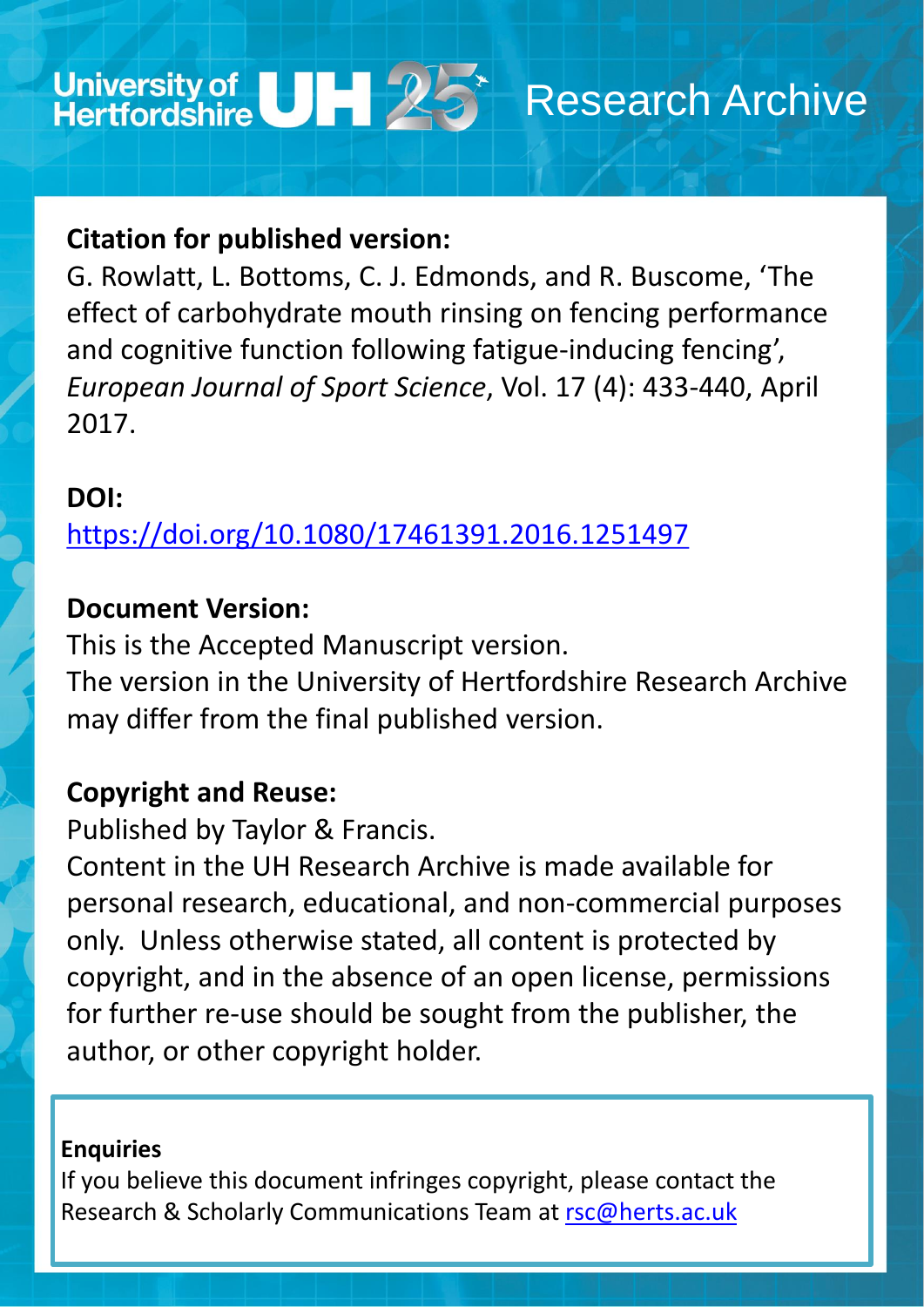### **The effect of carbohydrate mouth rinsing on fencing performance and cognitive function following fatigue-inducing fencing**

Rowlatt, G.1, Bottoms, L.2, Edmonds, C.J.<sup>1</sup> and Buscombe, R.1\*

<sup>1</sup>University of East London, Water Lane, Stratford, E15 4LZ

<sup>2</sup>University of Hertfordshire, College Lane, Hatfield, AL10 9AB

Email:

[g.rowlatt@uel.ac.uk](mailto:g.rowlatt@uel.ac.uk)

[C.edmonds@uel.ac.uk](mailto:C.edmonds@uel.ac.uk)

[R.m.buscombe@uel.ac.uk](mailto:R.m.buscombe@uel.ac.uk)

[L.bottoms@herts.ac.uk](mailto:L.bottoms@herts.ac.uk)

Corresponding author:

Dr Lindsay Bottoms

Department of Psychology and Sports Science,

University of Hertfordshire,

College Lane,

Hatfield,

AL10 9AB

[l.bottoms@herts.ac.uk](mailto:l.bottoms@herts.ac.uk) 01707 285685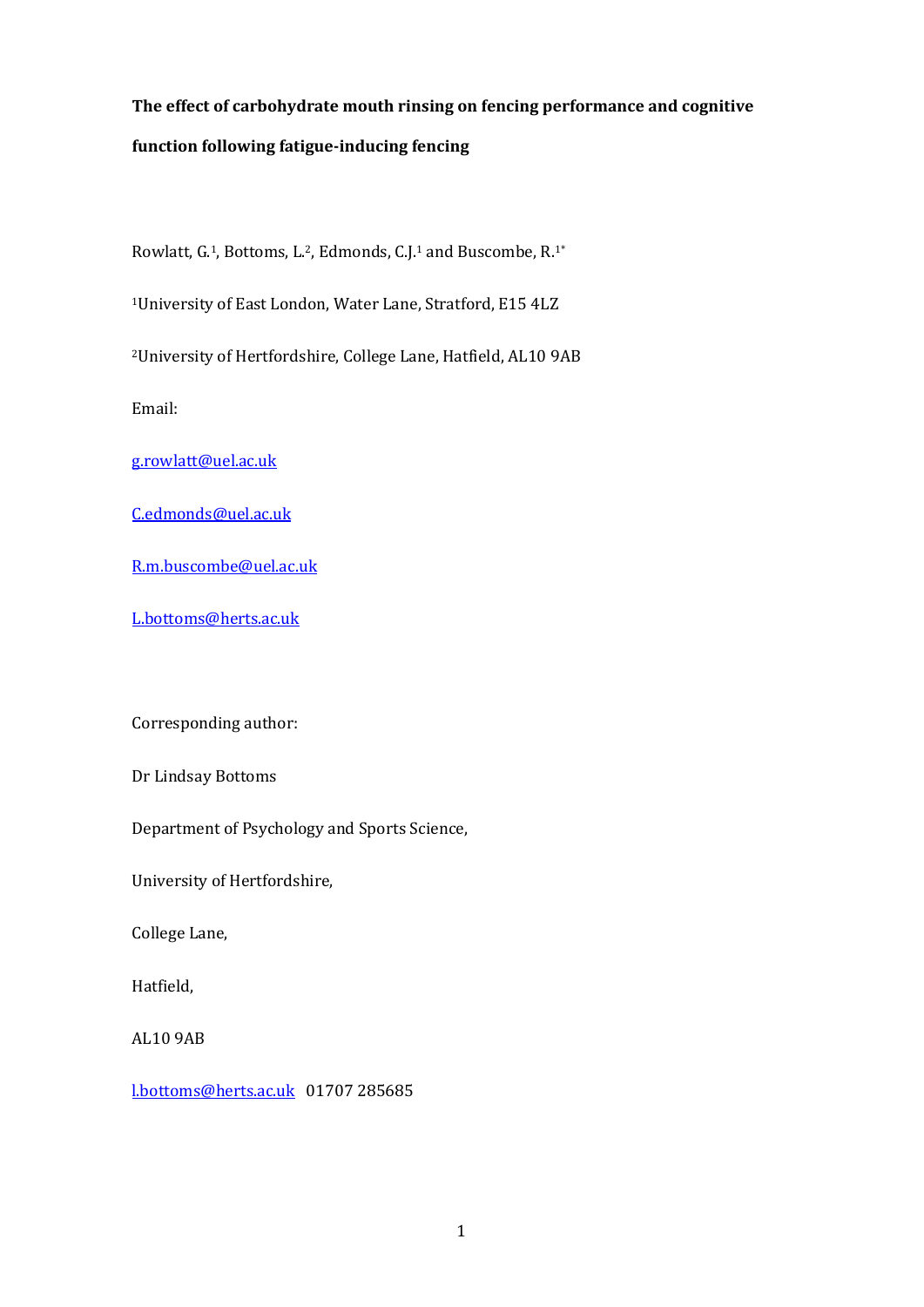#### **Abstract**

This study investigated the impact that mouth rinsing carbohydrate solution has on skillspecific performance and reaction time following a fatigue inducing bout of fencing in epee fencers. Nine healthy, national level epee fencers visited a laboratory on 2 occasions, separated by a minimum of 5 days, to complete a 1-minute lunge test and Stroop test pre and post fatigue. Heart rate and ratings of perceived exertion (RPE) were recorded during completion of the fatiguing protocol. Between fights the participants mouth rinsed for 10 seconds, either 25ml of 6.7% maltodextrin solution (MALT) or water (PLAC). Blood lactate and glucose were recorded at baseline, pre- and post-testing. Results showed an increase in heart rate and overall RPE over time in both conditions. There were no differences in blood glucose (F(1,8)=.63, P=.4, η*p=*.07) or blood lactate levels (F(1,8)=.12, P=.70, η*p*=.01) between conditions as a function of time. There was a significant improvement in lunge test accuracy during the MALT trial (F(1,8)=5.21, P=.05, η*p*=.40) with an increase from pre (81.2  $\pm$ 8.3%) to post (87.6  $\pm$ 9.4%), whereas there was no significant change during the placebo (pre  $82.1 \pm 8.8$ %, post  $78.8 \pm 6.4$ %). There were no recorded differences between conditions in response time to congruent  $(F(1,8)=.33, P=.58,$ η*p=.*04) or incongruent stimuli (F(1,8)=.19, P=.68, η*p=*.02). The study indicates that when fatigued mouth rinsing MALT significantly improves accuracy of skill-specific fencing performance but no corresponding influence on reaction time was observed.

Keywords; epee, fatigue, mouth rinsing, reaction time, skill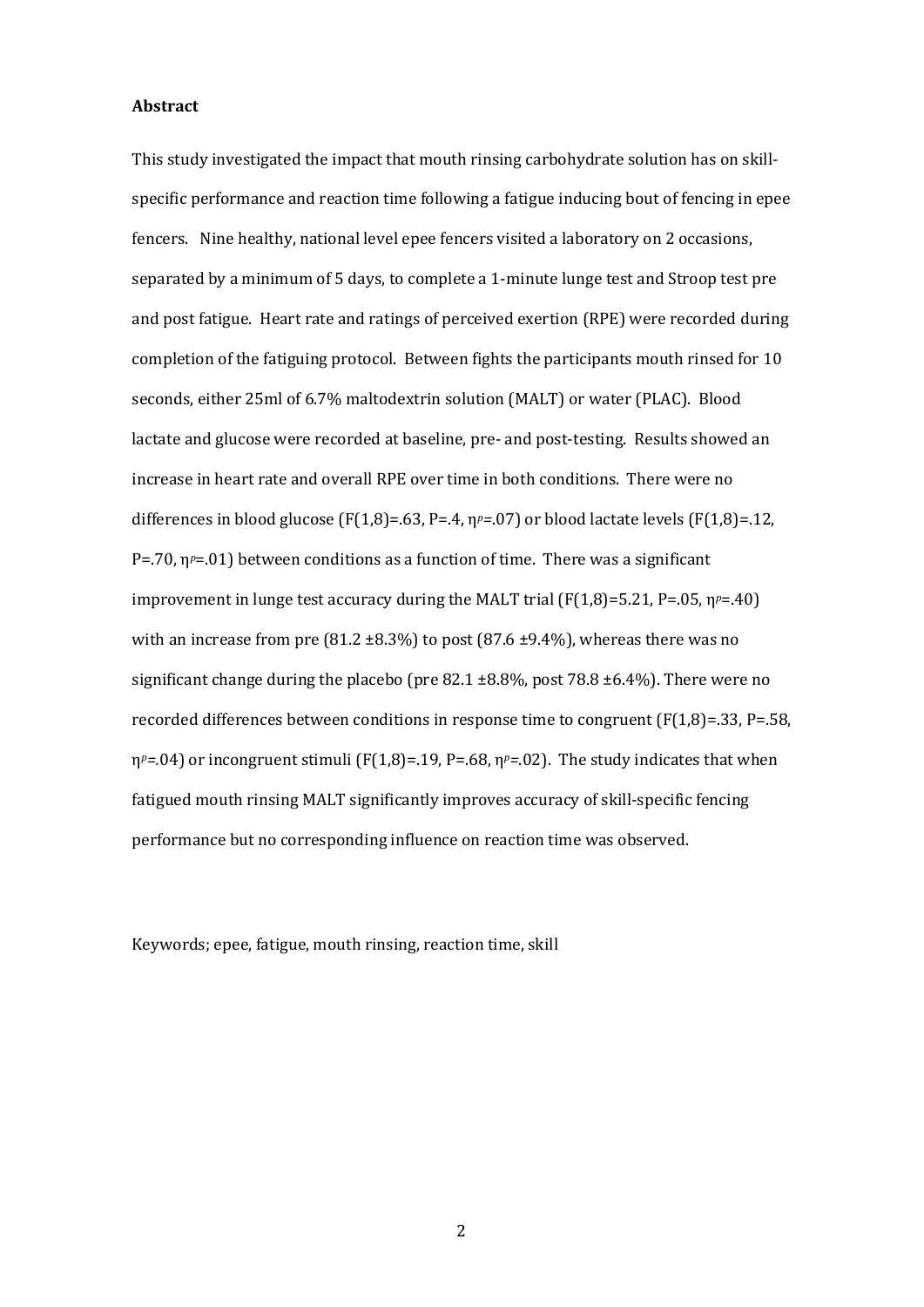#### **Introduction**

The ergogenic effect of carbohydrate (CHO) supplementation on endurance, high intensity, and intermittent performance has been extensively reported (Burke et al., 2001; Black et al, 2012; Hargreaves, Hawley, and Jeukendrup 2004). Furthermore, research investigating the effects of CHO ingestion during sports requiring high levels of motor and cognitive skill have evidenced improvements in skill-specific performance (Bottoms, Hunter and Galloway, 2006; McRae and Galloway, 2012). Attempts to elucidate the mechanisms underpinning CHO supplementation effects point to the direct influence of CHO oxidisation rates during prolonged exercise (>2 hours) where skeletal muscle and liver glycogen stores are a limiting factor (Cermack and van Loon, 2013). However, given that 5-15g of exogenous CHO is oxidised during the first hour of exercise (Jeukendrup et al., 1997) it becomes questionable whether such mechanisms explain performance benefits during exercise sessions lasting less than 1 hour or during intermittent exercise. Addressing this critique, evidence points to a central nervous system (CNS) response to CHO exposure within the oral cavity during shorter periods of high-intensity exercise (<1 hr.) (Carter, Jeukendrup and Jones, 2004; Chambers, Bridge and Jones, 2009). By exposing oral cavity receptors to glucose maltodextrin, brain regions of reward and motivation are stimulated and work outputs increase (Chambers, Bridge and Jones, 2009). Although the specific mouth receptors involved in detecting CHO are yet to be identified, a growing number of studies advocate the role that a CNS pathway plays in moderating a CHOperformance effect.

Carter, Jeukendrup and Jones (2004) provided the first investigation of CHO effects testing a CNS hypothesis by asking participants to rinse a CHO solution in their mouth before spitting it out, a practice known as carbohydrate mouth rinsing (CMR). Carter and colleagues found cycling time trial (TT) performance significantly improved following multiple CMR episodes compared to a taste-matched placebo. Recent work employing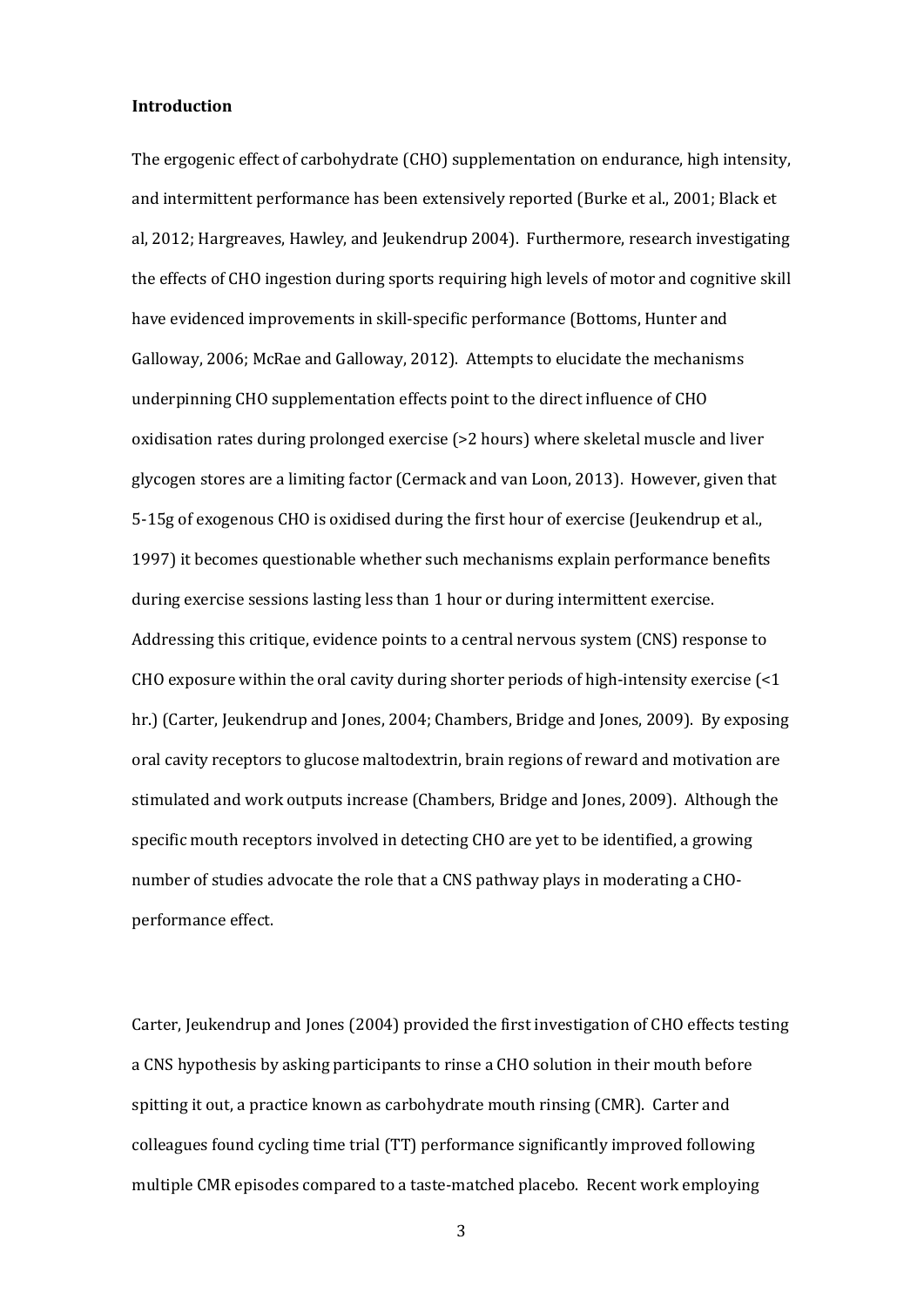electroencephalography (EEG) and functional magnetic resonance imaging (fMRI) provides further evidence for the role that the CNS plays in moderating the link between CMR and motor/cognitive outcomes (De Pauw et al., 2015; (Turner, Byblow, Stinear, & Gant, 2014). For example, Turner et al. (2014) recently showed that during CMR images from fMRI showed localised increases in blood oxygenation levels specific to the contralateral primary sensorimotor cortex which are commonly associated with increasing functional activation during a motor task. Oral CHO was also associated with activation in early visual regions responsible for processing task instructions (Turner et al., 2014). Although this emerging body of evidence offers enough encouragement to suggest that future work is warranted at present it is appropriate to conclude that the mechanisms underlying CMR effects remain undetermined.

A range of studies have to date demonstrated that CMR improves performance in sports that last under 1 hour (Chambers et al., 2009; Fares and Kayser, 2011; Lane et al., 2013; Phillips et al., 2014; Rollo et al., 2008; Rollo et al., 2010; Sinclair et al., 2014). Sinclair et al. (2014) demonstrated an increase in distance covered in 30 minutes with CMR compared to a placebo through an increase in power output and maintained RPE. Very few studies have investigated the effects of CMR on intermittent exercise, with mixed findings (Beaven, Maulder, Pooley, Kilduff, & Cook, 2013; Dorling & Earnest, 2013). There has only been one apparent study to date which has investigated intermittent sports performance (Přibyslavská et al., 2015). The authors measured power output via vertical jump and sprint performance rather than skill based performance measures in American Football and found no effect on performance. Variations in findings could be attributed to a range of factors, including the duration and frequency of exposure to CMR (Sinclair et al., 2014), participants' training and nutritional status, or exercise mode and intensity (Fares and Kayser, 2011; Lane et al., 2013). This irregular picture of CMR effects is also evident in studies including cognitive measures such as the Stroop test. For example, Sanders et al. (2012) found CMR significantly improved reaction times. Conversely, De Pauw et al.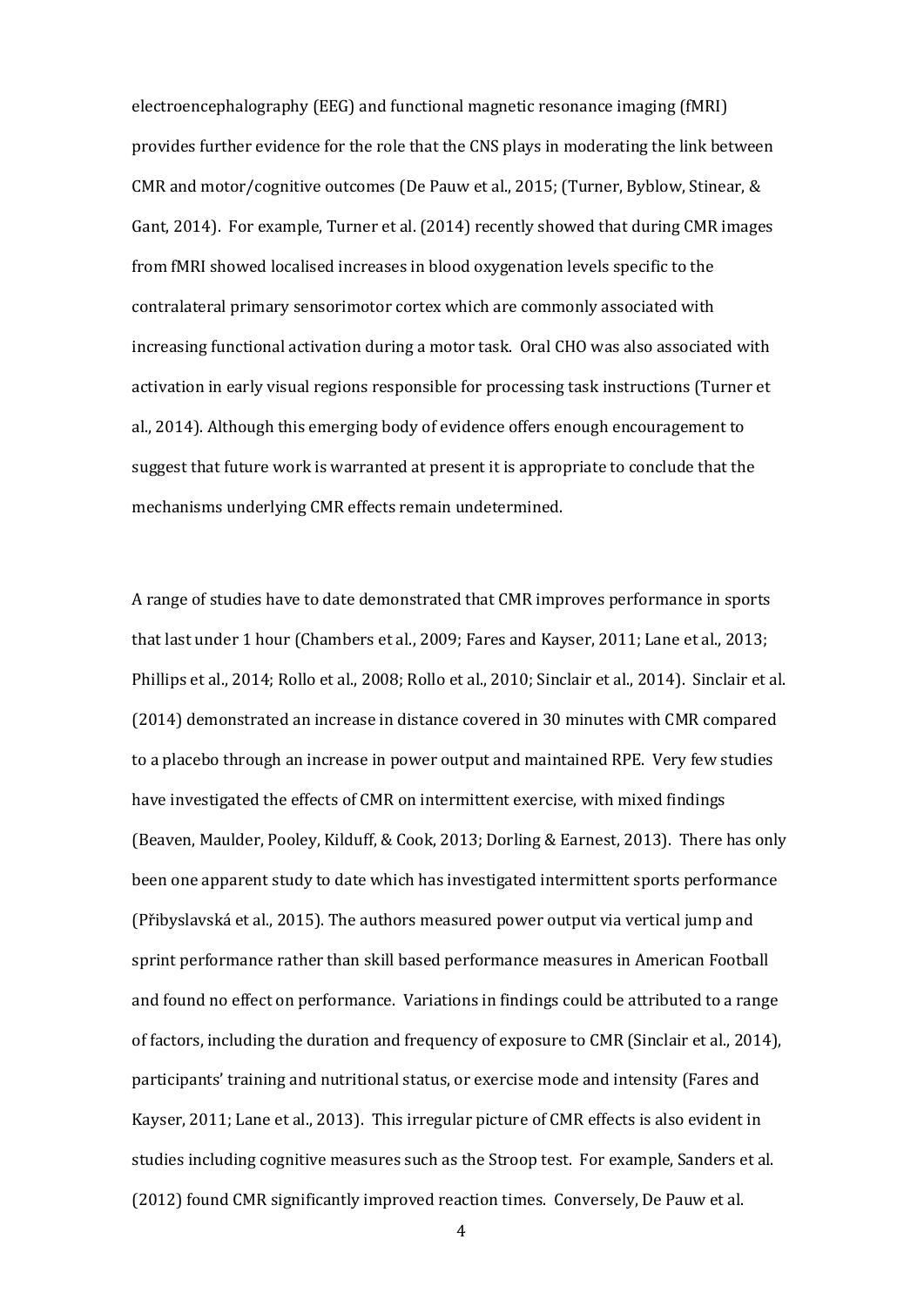(2015) found no significant difference in response time to congruent or incongruent stimuli when a MALT solution was mouth rinsed. Taken together the CMR literature provides mixed evidence for adaptive physiological effects during intermittent exercise and mixed but encouraging results when considering skill and cognitive outcomes. It is clear that less is currently known about the latter two categories of outcome which in itself dictates a need for more work in this area.

Fencing is an open-skilled Olympic and Para-Olympic combat sport, characterised by short bursts of high intensity exercise followed by periods of rest (Bottoms, Greenhalgh and Gregory, 2013). To this end, CMR offers a practical intervention strategy for sports scientists; in competition each poule fight lasts for a maximum of 3 minutes followed by approximately 6 minute rest period, allowing ample time mouth rinsing between fights without affecting recovery. Fencing is further characterised by rapid motor performance, for example an attack, followed by periods of low intensity 'bouncing' movements. To date there is little research investigating factors affecting fencing performance, however studies have identified that adequate psychological condition is required to prevent central and peripheral fatigue (Roi & Bianchedi, 2008). Work in other skill-based intermittent sports such as tennis has established an attenuating effect of fatigue on skill maintenance (Davey, Thorpe, & Williams, 2002; Hornery et al., 2007). Research investigating the influence of cognitive and physiological fatigue on skill-performance, mainly within tennis and cycling, has found fatigue inversely effects skill-performance (Davey, Thorpe, & Williams, 2002; Hornery et al., 2007; Royal et al., 2006). Therefore an epee fencer's responses and subsequent performance could be improved by delaying the onset of fatigue. As previously mentioned, CMR improves performance by increasing motivation and delaying fatigue (Carter, Jeukendrup and Jones, 2004), in addition to potentially improving cognitive function (Sander et al., 2012) and neuromuscular function (Jeffers et al., 2015). As fencing requires a high degree of skill, decision making and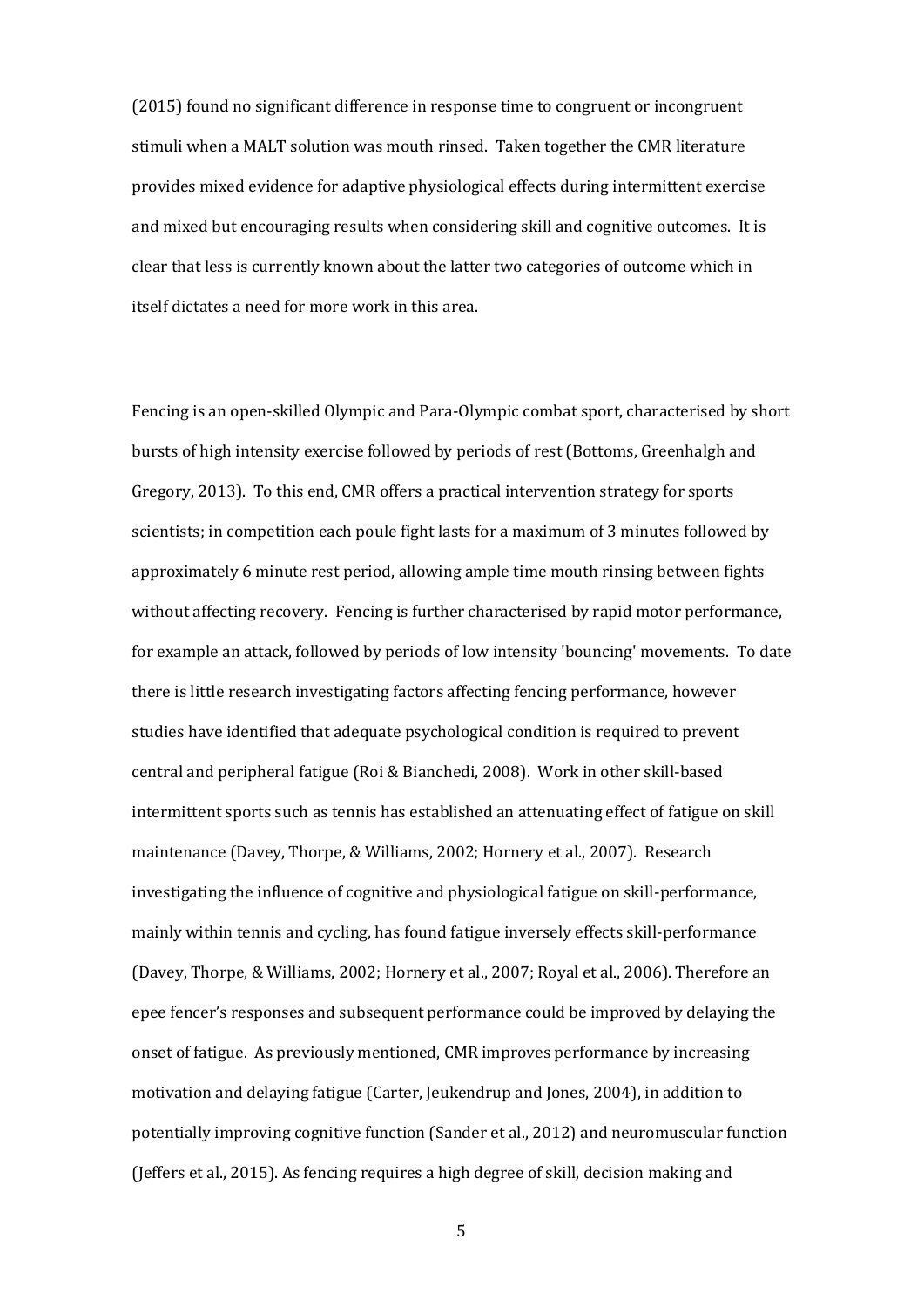reaction times, increasing motivation and improving cognitive function could have a benefit to performance. Therefore this study aimed to investigate the effect of CMR on fencing performance. We hypothesised that under CMR conditions skill-specific performance and cognitive function of epee fencers following a fatigue inducing fencing protocol will be superior to performance under placebo condition.

#### **Method**

#### *Participants*

Nine national standard fencers (minimum of 9 years' experience) (two female; seven male;  $31.2 \pm 14.3$  years; body mass  $81.4 \pm 16.5$  kg; height  $178 \pm 8$  cm) who regularly compete in fencing competitions and train a minimum of twice per week volunteered to participate. All participants completed a physical activity questionnaire to ensure they were healthy and injury-free. Participants gave written consent prior to participating. The study was granted approval by the lead author's institution.

#### *Procedure*

Participants visited the laboratory twice, separated by a minimum of five days (maximum 10 days separation) in a single blinded experiment with conditions randomised for order. For each visit to the laboratory the participants were required to fast, following breakfast, for a minimum of four hours prior to the start of testing on each day. This duration would not be uncommon for athletes to go without food for this time in the lead up to training or competition. They also replicated their food intake for 48-hours prior to each test session. Post-test, all participants reported adhering to these instructions. Participants were always tested at the same time of day to avoid interference from differences in circadian rhythms. Each participant completed two trials involving a fencing specific skill-test and a cognitive function test both pre- and post-completing a fencing fatiguing protocol. They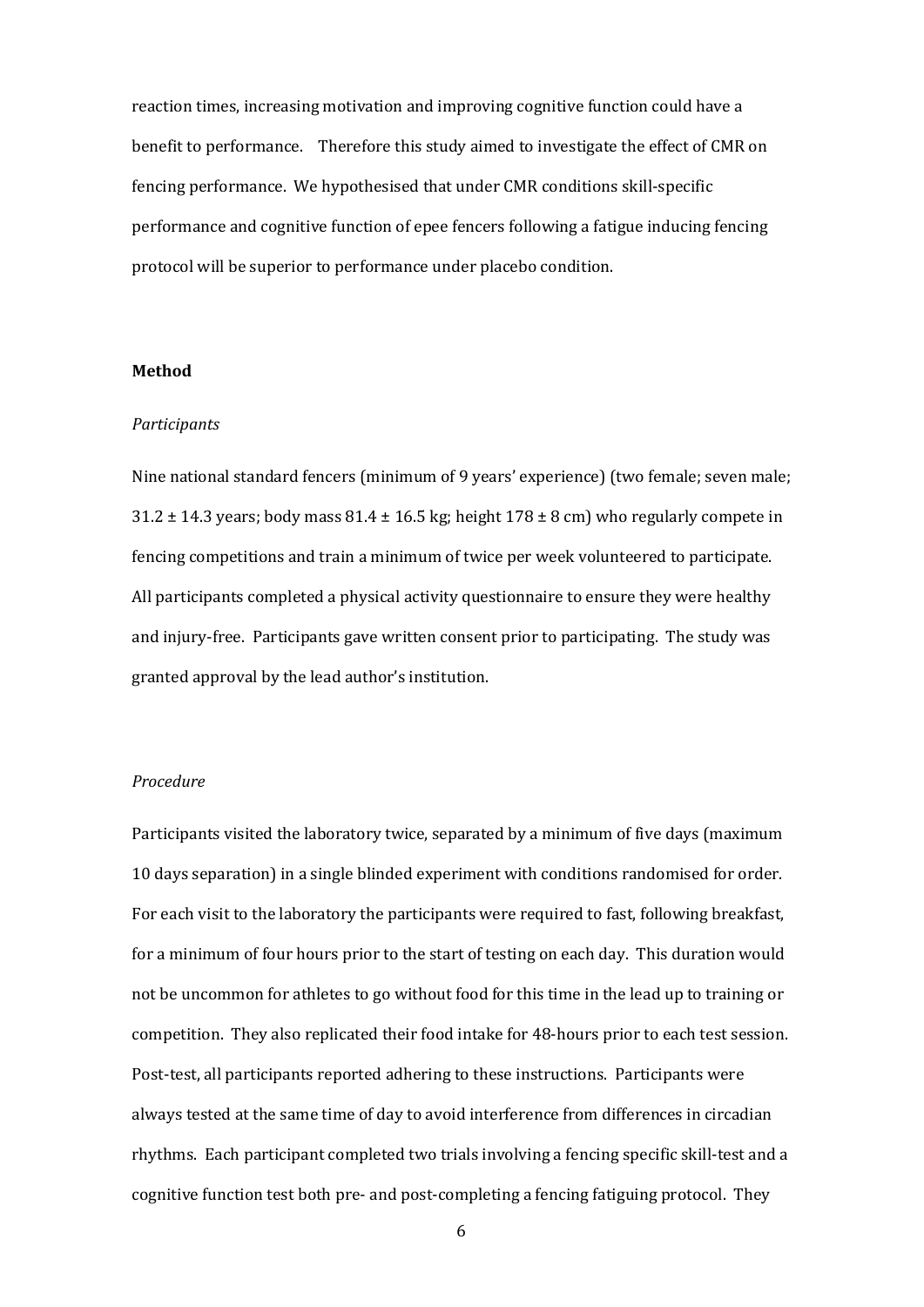had a practice go on the lunge and cognitive test at the beginning of each trial to familiarise them. All fencers used their own protective equipment and swords, thus replicating competition conditions. Using capillary sampling (20µl) at the finger, blood samples for baseline glucose and lactate (Biosen C-Line, EFK Diagnostics) were obtained upon arrival and followed by a self-directed 5-minute moderate intensity warm-up, consisting of 2 minutes jogging, 2 minutes stretching and 1 minute of fencing-specific footwork exercises. During the warm-up period the participants were not permitted to practice the target striking exercise.

Following this participants completed cognitive function and skill-tests. Further blood glucose and blood lactate measurements. The fatigue protocol simulated a series of six fights replicating the first round of a standard epee fencing competition (Bottoms et al., 2009). After each fight during the fatigue protocol, heart rate (HR) was recorded (Polar f51 monitor) and ratings of perceived exertion for the sword arm ( $RPE_{arm}$ ), legs ( $RPE_{legs}$ ) and total (RPE<sub>overall</sub>) recorded using a 20-point Borg scale (Borg, 1982). Participants' mouth rinsed an intervention solution between each fight for 10 seconds before spitting out. Blood glucose and blood lactate samples were taken immediately after completing the fatigue protocol, followed by the cognitive function and skill tests. Both visits to the laboratory followed the same protocol but participants were given the alternate solution to mouth rinse (blind to condition).

Participants' mouth rinsed 25 ml of 6.7 % maltodextrin mixed into water (MALT) or 25 ml of water (PLAC). Between each fight participants swilled the solution around their mouth for 10 seconds before spitting it into a measuring jug to record the amount spat out.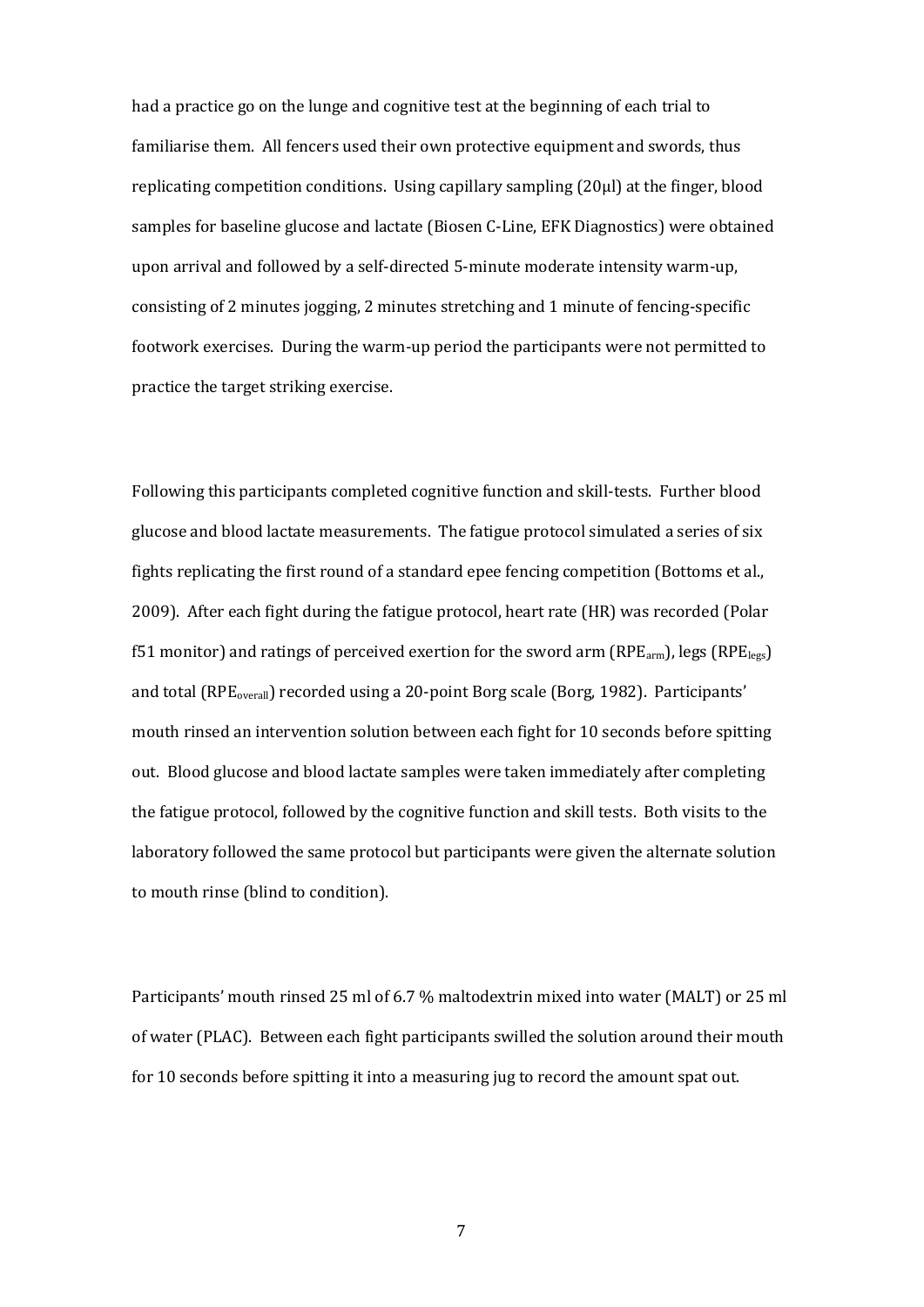*Cognitive Function. P*articipants performed a Stroop test consisting of 40 word-colour combinations, both incongruent and congruent (E-Prime 2.08). Each trial included a familiarisation test consisting of 8 word-colour combinations. The total response time and accuracy of answers were recorded.

*Skill Test.* The skill test comprised a lunge test to measure accuracy and speed of hits at a target 8.9 cm in diameter positioned centrally on the chest of a full-size mannequin. Prior to test participants' ideal lunge distance was measured and marked from the position of their front foot and remained constant throughout. Participants were instructed to lunge at the target as quickly and accurately as possible for 1 minute replicating a fencing attack. The test is used for talent identification by British Fencing and all participants reported familiarity with the test. A total score of lunges, hits and misses was recorded.

*Fatigue Protocol.* Fatigue was induced via completion of a previously validated laboratory based fencing protocol (Bottoms et al., 2009). The protocol simulates six poule fights designed to replicate the first round in a fencing competition. Participants were required to start in the on-guard position facing the fencing dummy. Participants performed a series of bouncing movements with a standardized number of arm extensions, retreats and lunges for a period of 8 seconds before 9 seconds rest. They rested for a maximum of 6 minutes between poules to simulate the rest periods during competition. The work-rest ratio was set at 1:0.8 commensurate with timings from fencing competitions (Roi and Biachedi, 2008).

#### *Data Analysis*

The total number of hits during test were recorded pre- and post-protocol for each trial. Lunge test accuracy was calculated by dividing total lunges by 100 and multiplying by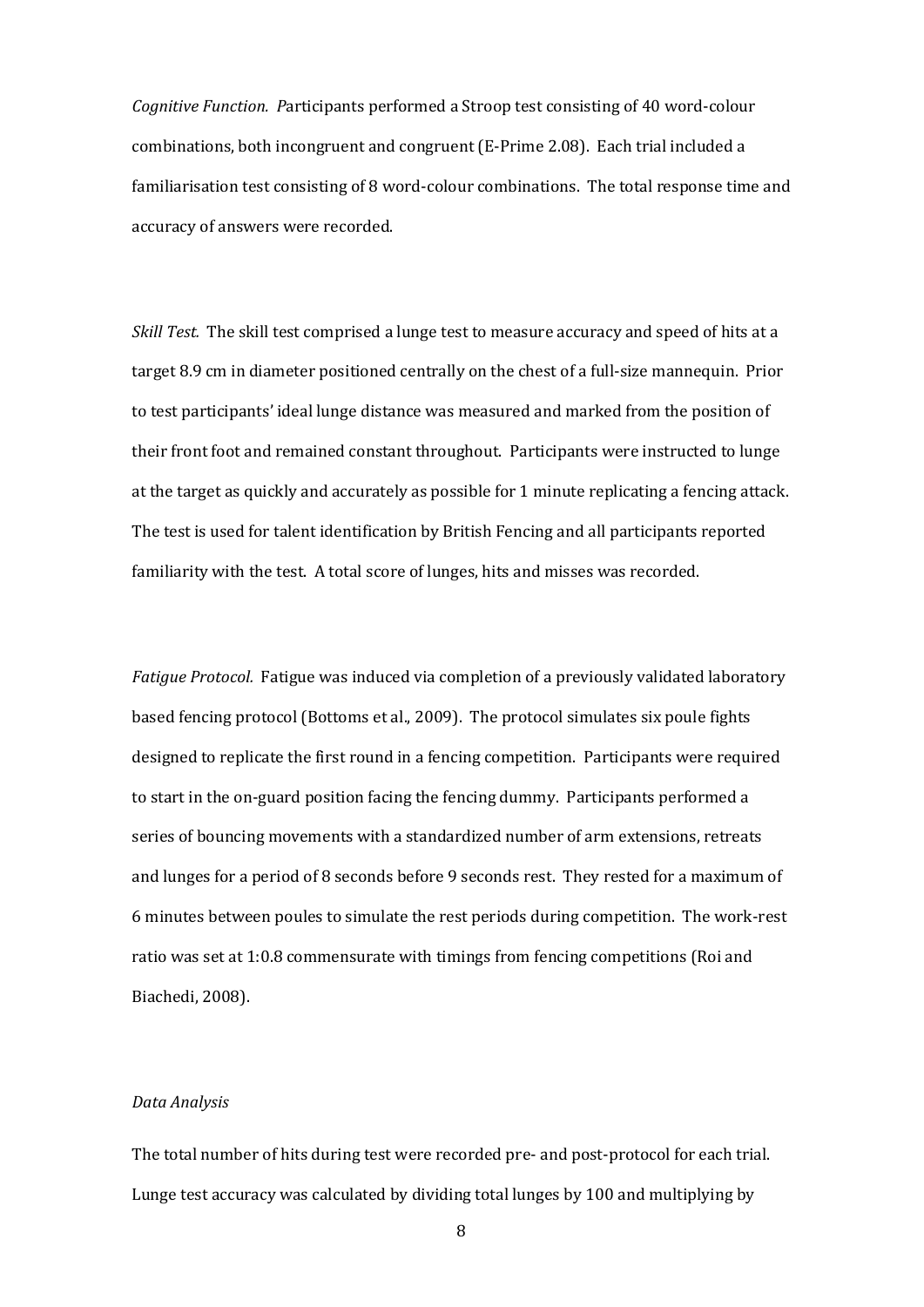number of on-target hits. Mean reaction time and total accuracy to both congruent and incongruent stimuli pre- and post-fatigue protocol for both trials was obtained from E-Prime 2.08. HR and RPE recordings were taken during the fatigue protocol for both trials.

Statistical analysis was conducted using SPSS v.23.0 (SPSS, Inc, Chicogo, IL). Blood glucose and lactate, lunge test accuracy and speed, Stroop test reaction time and accuracy, RPE, and HR measurements were assessed using repeated measures two-way (Treatment X Time) analysis of variance (ANOVA). Post hoc analyses used a Bonferroni correction to control for type I error. In line with the recommendations of Cohen (1988) partial eta squared values of 0.01 were classified as small, effect sizes of 0.06 were classified as moderate and 0.14 or above were classified as large. The alpha level was *P* <0.05.

#### **Results**

Four out of the nine remaining participants were able to correctly identify both solutions post trial. The mean amount of fluid expectorated following mouth rinsing in both conditions did not significantly differ from the total amount mouth rinsed (*P* >0.05). The mean amount of fluid measured at the end of the trial was  $136.89 \pm 5.53$  and  $133.33 \pm 3.64$ ml for placebo (PLAC) and maltodextrin (MALT), respectively.

*Blood Glucose and Lactate.* Blood glucose concentrations remained constant throughout both trials, with no significant effect of time  $(F_{2.16} = .712, P = 0.52, \eta^{p} = 0.49;$  Figure 1a). Blood glucose concentration was not affected by MALT with no significant difference observed between trials ( $F_{1,8}=0.634$ ,  $P=0.4$ ,  $\eta^p=0.07$ ), mean concentrations 4.3 ±0.80 and  $4.4 \pm 0.80$  mmol  $l<sup>-1</sup>$  for PLAC and MALT respectively. There was a significant effect of time on blood lactate concentrations in both trials  $(F_{2,16}=9.35, P=0.002, \eta^{p}=.62;$  Figure 1b). Post-hoc analysis showed blood lactate concentration significantly increased (*P* = 0.019;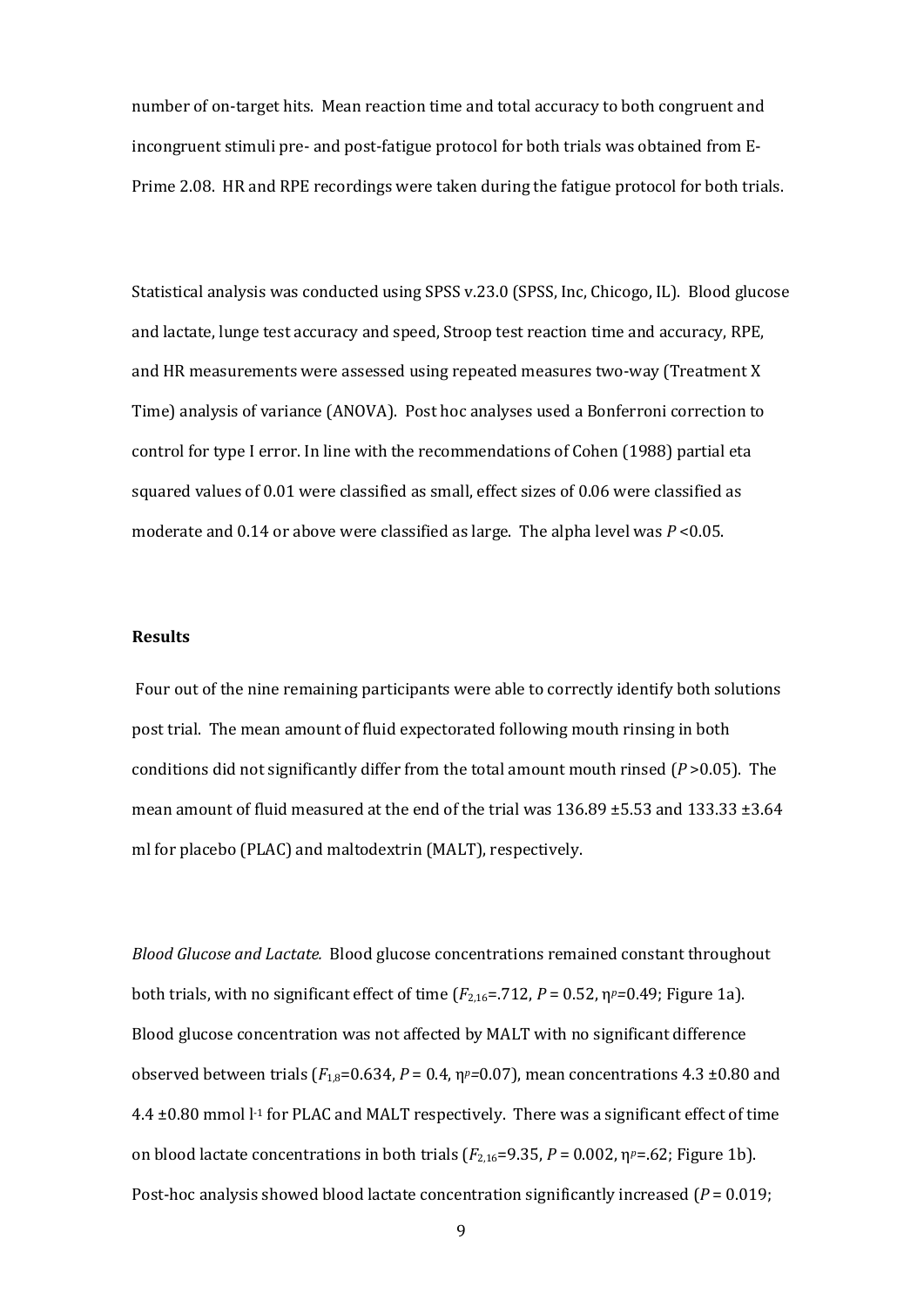Figure 1b) from rest  $(1.8 \pm 1.7 \text{ and } 1.2 \pm 0.31 \text{ mmol l}^{-1})$  for PLAC and MALT respectively to pre-fatiguing protocol (4.2  $\pm$ 1.5 and 3.7  $\pm$ 1.9 mmol l<sup>-1</sup> for PLAC and MALT, respectively). However, no significant difference was observed between conditions  $(F_{1,8}=0.123, P=0.71, P=0.71, P=0.71, P=0.71, P=0.71, P=0.71, P=0.71, P=0.71, P=0.71, P=0.71, P=0.71, P=0.71, P=0.71, P=0.71, P=0.71, P=0.71, P=0.71, P=0.71, P=0.71, P=0.71, P$ η*p*=0.01) indicating that MALT had no effect on blood lactate concentrations.

\*\*\*Figure 1 near here\*\*\*

*RPE and Heart Rate.* Participants' overall RPE increased throughout the two trials (main effect of time;  $F_{2,1}=1.74$ ,  $P < 0.001$ ,  $\eta^p=0.85$ ). Similarly participants' RPE for the legs (RPElegs) significantly increased over time in both trials (main effect of time; *F*5,40=11.564, *P*  $<$ 0.05,  $\eta$ <sup>*p*</sup>=0.89). However participants' RPE for the sword arm (RPE<sub>arm</sub>) did not change over time  $(F_{2,17}=0.887, P=0.50, \eta^{p}=0.01)$ . There was no observed difference throughout testing for RPE<sub>overall</sub> ( $F_{1,8}=1.174$ ,  $P=0.310$ ,  $\eta P=0.12$ ), RPE<sub>legs</sub> ( $F_{1,8}=0.565$ ,  $P=0.474$ ,  $\eta P=0.06$ ), and RPE<sub>arm</sub>  $(F_{1,8}=0.001, P=0.981, \eta_P=0.10)$  between trials. Participants' RPE and HR for MALT and PLAC are presented in Table 1. A significant increase in HR was observed in both trials between fight 1 and 2, and 1 and 3 (*P* < 0.05; figure 5). No time by condition interaction for heart rate was observed  $(F_{1,8}=0.026, P=0.875, \eta^{p}=0.003)$ .

\*\*\*Table 1 near here\*\*\*

*Skill Test.* There were no observed differences between the two conditions  $(F_{1,8}=0.302, P=$ 0.60, η*p=*0.04) but the mean number of lunges over time increased from 43 ±12 preprotocol to 47  $\pm$ 15 post-protocol ( $F_{1,8}$ =4.182,  $P$  = 0.075). A significant interaction emerged for time by condition  $(F_{1,8}=5.818, P=0.05, \eta^{p}=0.42)$  with post-hoc analysis showing a significant increase from  $41.9 \pm 9.8$  to  $46.7 \pm 12.9$  in total number of lunges pre- and postprotocol in the PLAC trial, but no significant increase in the MALT trial (44.8 ±9.1 and 46.9± 4.5 pre-protocol and post-protocol, respectively). Lunge test accuracy was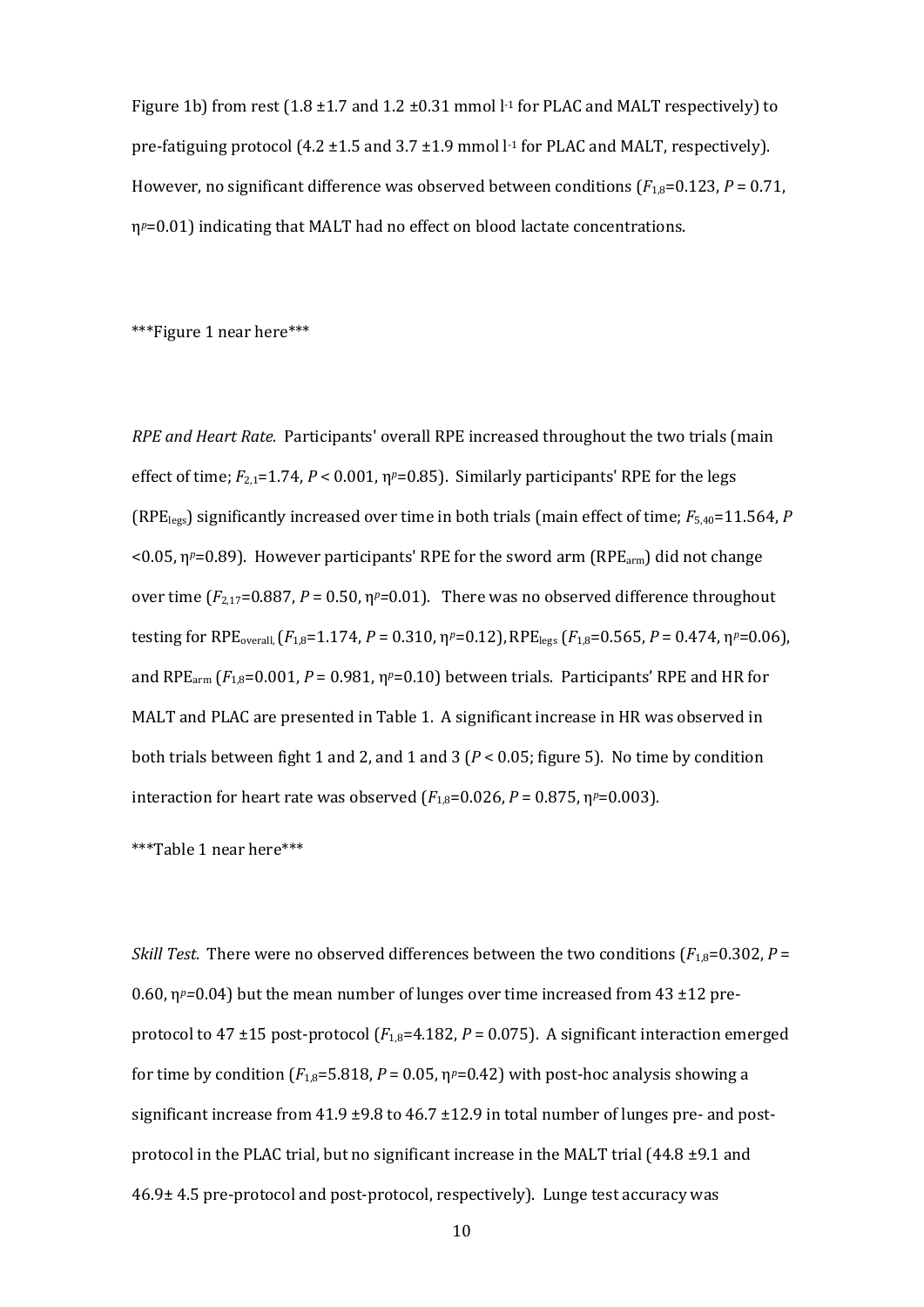significantly higher in the MALT condition in comparison to the PLAC ( $F_{1,8}=5.214$ ,  $P=0.05$ , η*p*=0.40). Inspection of individual results indicates that 7 participants out of 9 improved accuracy post-protocol in the MALT trial. Mean values of accuracy pre- and post-protocol for MALT and PLAC are displayed in Table 2. There was no time main effect across conditions  $(F_{1,8}=0.98, P=0.762, \eta_p=0.01)$ .

\*\*\*Table 2 near here\*\*\*

*Stroop Test.* The response time to congruent stimuli was significantly faster post-protocol than pre-protocol in both trials  $(F_{1,8}= 5.414, P < 0.05, \eta^{p}=0.40;$  Figure 2). Mean response times were  $644.5 \pm 83.9$  and  $593.7 \pm 91.5$  ms pre-protocol and post-protocol, respectively. There was no significant difference in response time to incongruent stimuli between preand post-protocol in both trials  $(F_{1,8}=1.6, P=0.24, \eta^{p}=0.17)$ . There was no main effect for MALT on response time for both congruent  $(F_{1,8}=0.326, P=0.58, \eta^{p}=0.03)$  or incongruent stimuli  $(F_{1,8}=0.189, P=0.68, \eta_P=0.02)$  between trials. No main effect for PLAC in relation to accuracy for both congruent  $(F_{1,8}=2.485, P=0.15, \eta^p=0.23)$  and incongruent stimuli  $(F<sub>1,8</sub>=0.780, P = 0.40, \eta<sup>p</sup>=0.09)$ . There was also no observed effect of MALT on accuracy for congruent  $(F_{1,8}=0.001, P=1.00, \eta^{p}=0.04)$  and incongruent stimuli  $(F_{1,8}=0.308, P=0.594, P=0.04)$ η*p*=0.001).

\*\*\*Figure 2 near here\*\*\*

#### **Discussion**

The aim of the present study was to investigate the effect of CMR on cognitive and skillspecific performance following a fatigue-inducing fencing protocol. The results show a significant improvement in accuracy during the lunge test in the MALT condition compared to PLAC. There were no significant differences in speed or accuracy to congruent or incongruent stimuli. The results demonstrated a significant effect of time on RPE<sub>overall</sub> and RPE<sub>legs</sub>, thus supporting the validity of the fencing fatigue protocol employed.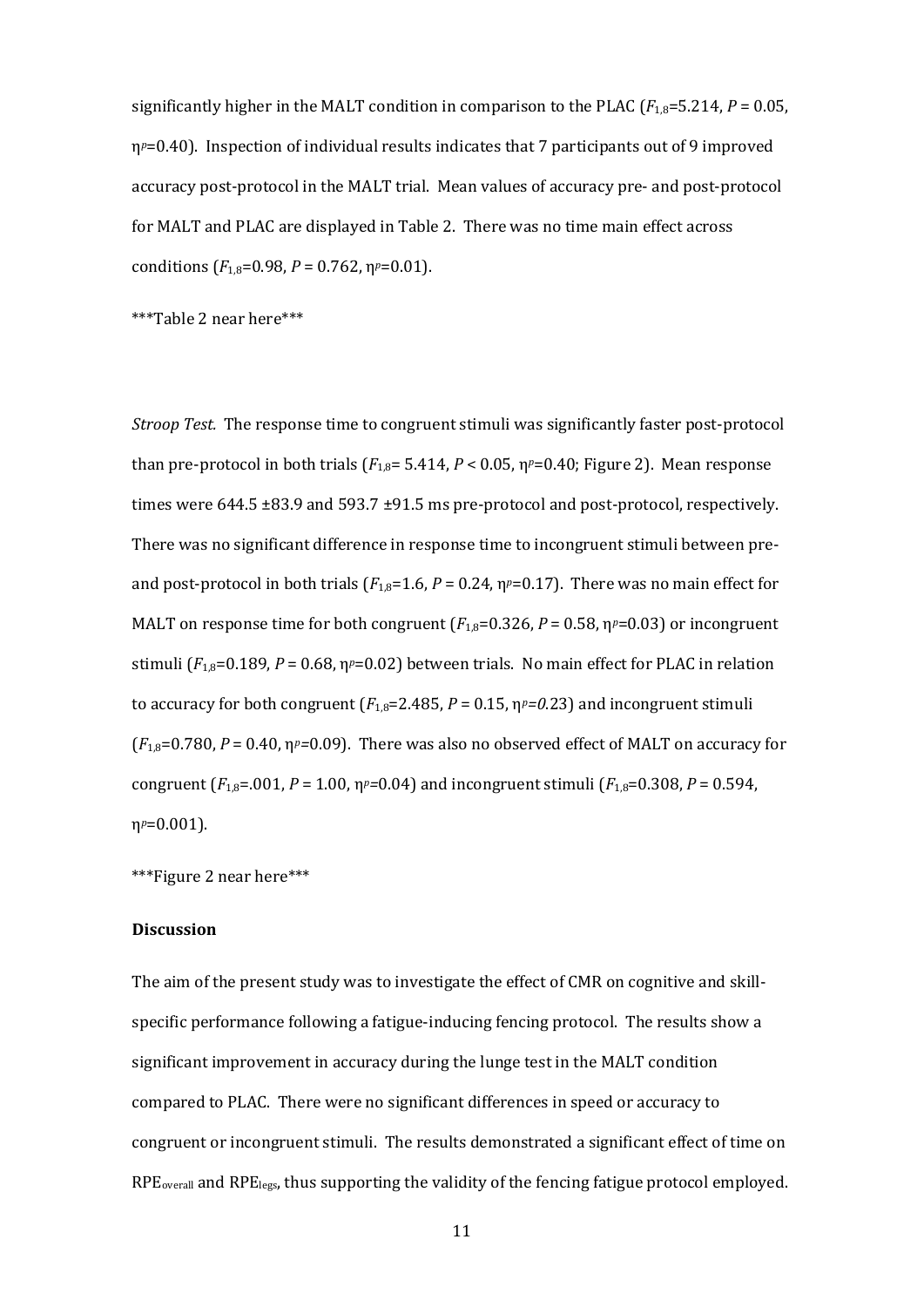Mean HR recorded post-fight 6 in the fencing protocol reached  $162 \pm 12$  beats.min<sup>-1</sup> which is similar to the HR ranges recorded during an epee competition (Li et al., 1999). Our findings provide some support for the use of CMR as a nutritional strategy for high level epee fencers.

This study observed a significant improvement in skill-specific performance following CMR. Much of the research reporting effects of CMR on exercise performance has measured steady-state performance (Carter et al., 2004; Chambers et al., 2009; Fares and Kayser, 2011; Lane et al., 2013; Sinclair et al., 2014). It is possible that previous studies measuring the effect of CMR on skill-specific sport performance have failed to reach statistical significance because the measurements were not sensitive enough to detect the small effect of CMR. The reported performance effect of CMR on performance is between 1.5 and 3.5 %, therefore the measurements used must be sensitive at this level of precision. In order to overcome this limitation, the present study reduced the target size to a standardised circle (8.9 cm diameter) during the lunge test, even though the whole body is a valid target during epee fencing. Such measures should be taken in to consideration in future work across other sports.

The present study included a fasting period (> 4 hours) prior to testing which is consistent with previous studies reporting a positive effect of CMR on exercise performance (Carter Jeukendrup and Jones, 2004, Chambers, Bridge and Jones, 2009., Rollo et al., 2008). Overnight fasting increases the cortical response to CHO in a number of brain regions, including the ventral striatum (Haase et al., 2009). However, Beelen et al. (2009) suggested overnight fasting reduces the validity of the results because in a practical setting athletes typically ingest a high-CHO meal 2 hours prior to competition. More specifically Beelen et al. (2009) found that CMR did not significantly affect performance when participants ingested a High-CHO breakfast prior to testing. However, Fares and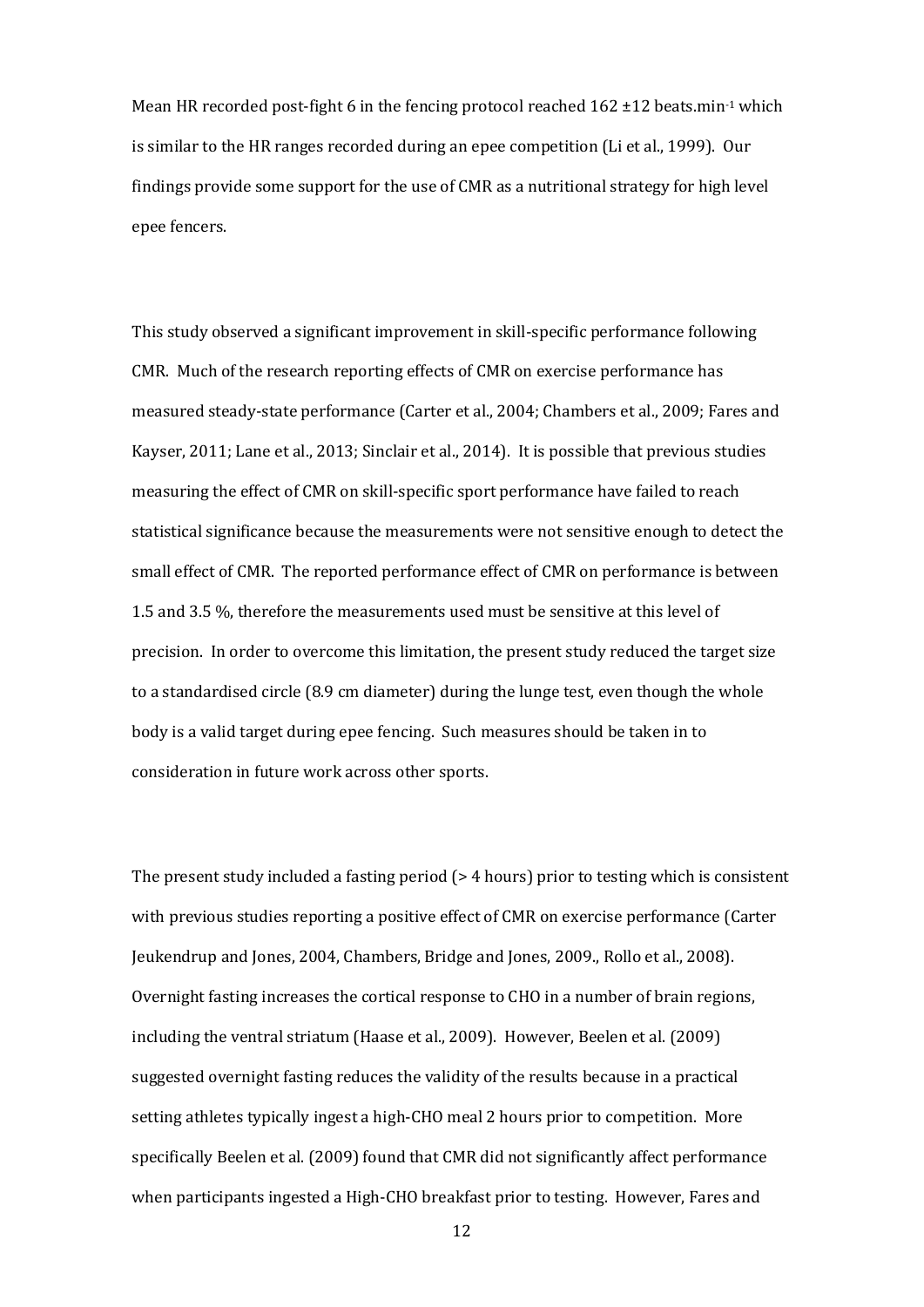Kayser (2011) and Lane et al. (2013) have reported a significant increase in TT performance when participants' mouth rinsed a CHO solution irrespective of nutritional status. Addressing these divergent findings, future work might consider whether the observed improvements in accuracy observed are retained when participants are fed; a condition more closely reflecting a real-life competitive sports setting.

The movements within fencing require athletes to co-ordinate their upper and lower limbs in order to react to the information conveyed by their opponent. Fencing coaches have identified the speed of fencers' movements in response to their opponents' action as crucial for success (Roi and Bianchedi, 2008). Thus, cognitive speed may also be important. The present study did not find a significant effect of CMR on reaction time to congruent or incongruent stimuli, which would indicate faster cognitive processing. There are a number of possible explanations. Firstly our results could indicate that CMR alone does not affect cognitive function. The findings of the present study are consistent with De Pauw et al. (2015) who also found mouth rinsing MALT did not significantly affect reaction time despite increasing activation within the orbitofrontal cortex. Future work might consider whether the type of CHO being rinsed (glucose and MALT) differentially affects cognition. It is also possible the extent of fatigue induced by the fencing protocol was not adequate to establish a cognitive performance effect of CMR, although the protocol was successful at fatiguing the fencers to a certain level. A performance effect may be observed during the latter stages of competition under conditions of heightened or prolonged fatigue, but it is also possible that fatigue masked any effects on cognitive performance. Furthermore, we measured one test of cognitive performance and it is possible that CMR affects other cognitive processes more strongly. All these should be followed up by further research.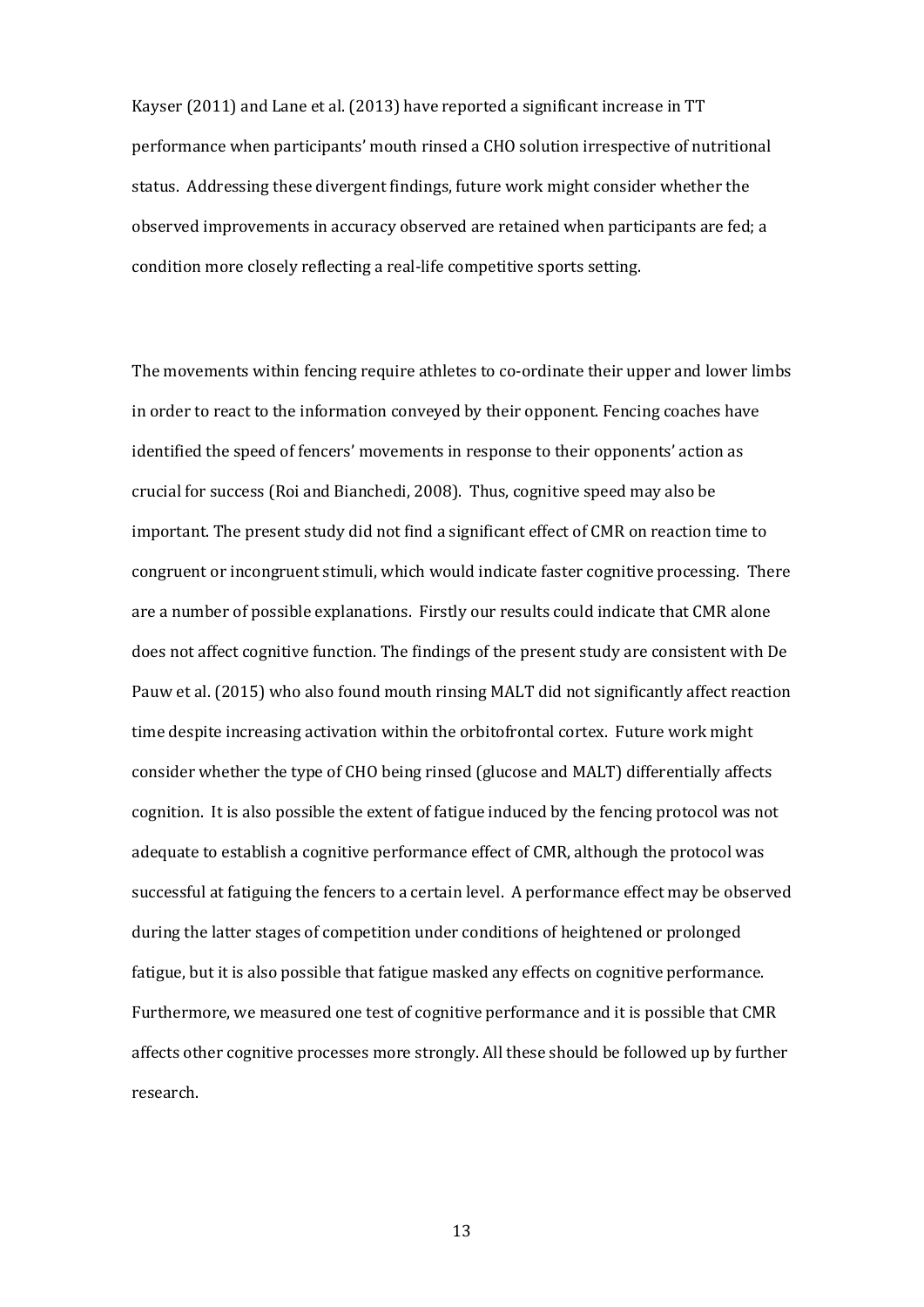The findings of the present study are important within a practical setting. Looking at the individual results, 7 of the 9 participants' lunge test accuracy improved post protocol in the MALT condition. Furthermore accuracy improved 7.7 %, which may translate in to a significant increment in terms of a tangible performance gain. Previous work by Bottoms et al. (2009) observed on average at least one lunge was performed by a fencer per point scored in a fight. Therefore, the improvement observed would equate to 1 more successful hit in a 15 hit fight, which over the course of a competition would equal a total of 12 more successful hits. In comparison, accuracy decreased by 3.3 % during PLAC. A significantly higher number of lunges was observed post fatigue protocol in the PLAC condition, however the participants' accuracy suffered. During a typical fencing competition every lunge leaves the fencer susceptible to a counter attack from their opponent, therefore it is imperative to be as accurate as possible in order to be successful. In addition, as can be seen in the methods, there was a large variation in age of the participants who participated in the study and thus a large variation in fencing experience. However, there was no discernible trend for age when it came to lunge accuracy performance, suggesting age has not impacted the results.

The practical implications for fencing are that rinsing the mouth with a MALT solution during rest periods between fights could be utilised as a strategy to improve accuracy, especially in the latter elimination rounds of the competition where the onset of central fatigue is likely to occur. Furthermore, from a practical standpoint, CMR has the benefit of providing a nutritional strategy for athletes who experience gastrointestinal (GI) discomfort or for athletes following a calorie-restricted diet. GI distress is commonplace amongst athletes with an estimated 20-50 % experiencing symptoms during a sporting event (Stuempfle & Hoffman, 2015; van Nieuwenhoven, Brouns, & Brummer, 2004). The consequences include nausea, heartburn, vomiting, abdominal cramps, bloating and diarrhoea (Peters et al., 1995), symptoms which will all impair sporting performance. One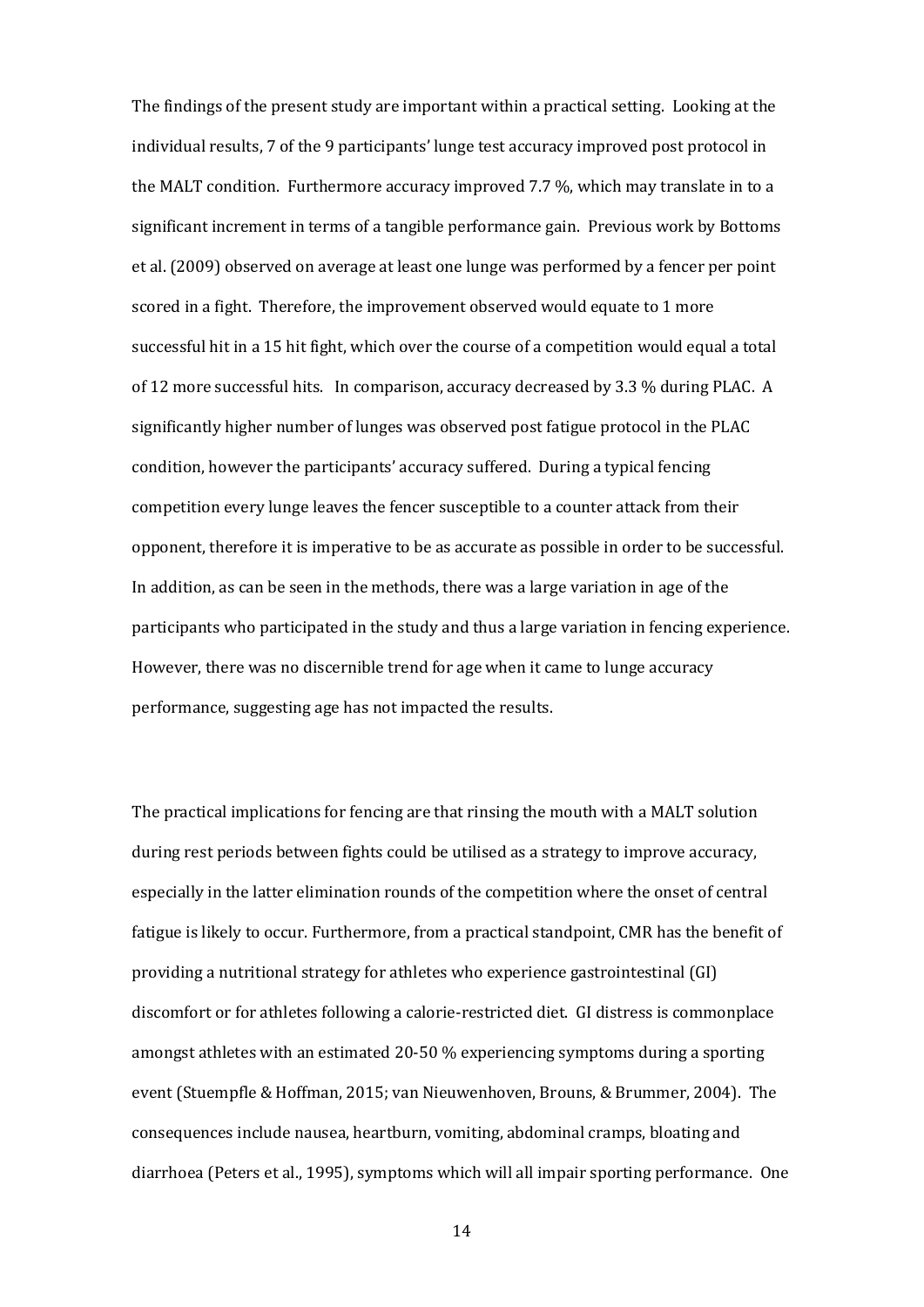reason athletes experience GI discomfort during sport is due to high Carbohydrate (CHO) ingestion. In conclusion rinsing the mouth with a carbohydrate (CHO) solution before expectorating improves skill-specific fencing performance, but not cognitive function, following a simulated bout of fatigue inducing fencing.

#### **References**

Beaven, C. M., Maulder, P., Pooley, A., Kilduff, L., & Cook, C. (2013). Effects of caffeine and carbohydrate mouth rinses on repeated sprint performance. *Appl Physiol Nutr Metab, 38*(6), 633-637. doi:10.1139/apnm-2012-0333

Beelen, M., Berghuis, J., Bonaparte, B., Ballak, S. B., Jeukendrup, A. E., and van Loon, L. J. (2009) 'Carbohydrate mouth rinsing in the fed state: lack of enhancement of time-trial performance', *International Journal of Sport Nutrition and Exercise Metabolism*, 19(4), pp. 400-409.

Black, K, Skidmore, P, & Brown, R 2012, 'Energy Intakes of Ultraendurance Cyclists During Competition, an Observational Study', *International Journal Of Sport Nutrition & Exercise Metabolism*, 22(1), pp. 19-23.

Borg, G. A., (1982) 'Psychophysical bases of perceived exertion', *Med Sci Sport Exerc,* 14, pp. 377-381.

Bottoms, L., Greenhalgh, A. and Gregory, K. (2013) 'The effect of caffeine ingestion on skill maintenance and fatigue in epee fencers', Journal of Sports Sciences, 31(10), pp. 1091– 1099. doi: 10.1080/02640414.2013.764466.

Bottoms, L. M., Hunter, A. M. and Galloway, S. D. R. (2006) 'Effects of carbohydrate ingestion on skill maintenance in squash players', *European Journal of Sport Science*, 6(3), pp. 187–195. doi: 10.1080/17461390600804455.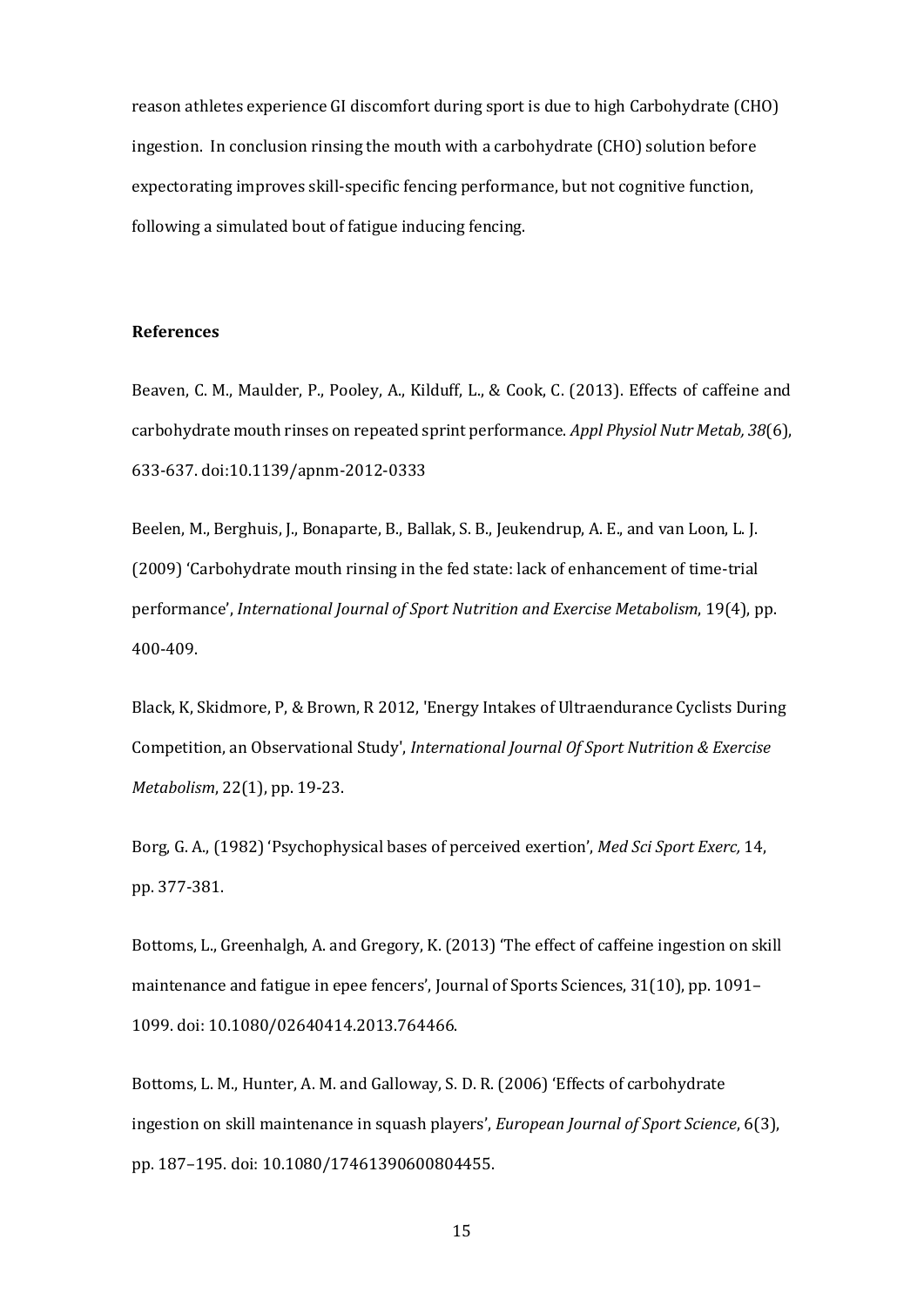Bottoms, L., Rome, P., Gregory, K., and Price, M. (2009) 'Development of a lab based fencing protocol for male epee fencers', *Journal of Sport Sciences,* 27(S2), pp. 133-135.

Burke, L. M., Cox, G. R., Cummings, N. K., and Desbrow, B. (2001) 'Guidelines for daily carbohydrate intake: do athletes achieve them', *Journal of Sports Medicine,* 31(4), pp. 267– 299.

Carter, J. M., Jeukendrup, A. E. and Jones, D. A. (2004) 'The effect of carbohydrate mouth rinse on 1-h cycle time trial performance', *Medicine & Science in Sports & Exercise*, pp. 2107–2111. doi: 10.1249/01.mss.0000147585.65709.6f.

Carter, J. M., Jeukendrup, A. E., Mann, C. H. and Jones, D. A. (2004a) 'The effect of glucose infusion on glucose Kinetics during a 1-h time trial', *Medicine & Science in Sports & Exercise*, 36(9), pp. 1543–1550. doi: 10.1249/01.mss.0000139892.69410.d8.

Cermak, N. M. and van Loon, L. J. (2013) 'The use of Carbohydrates during exercise as an Ergogenic aid', *Journal of Sports Medicine*, 43(11), pp. 1139–1155. doi: 10.1007/s40279- 013-0079-0.

Chambers, E. S., Bridge, M. W. and Jones, D. A. (2009) 'Carbohydrate sensing in the human mouth: Effects on exercise performance and brain activity', *The Journal of Physiology*, 587(8), pp. 1779–1794. doi: 10.1113/jphysiol.2008.164285.

Clarke, N. D., Kornilios, E., and Richardson, D. L. (2015) 'Carbohydrate and Caffeine Mouth Rinses Do Not Affect Maximum Strength and Muscular Endurance Performance', *Journal of Strength and Conditioning Research,* 29(10), pp. 2926-2931. doi: 10.1519/JSC.0000000000000945.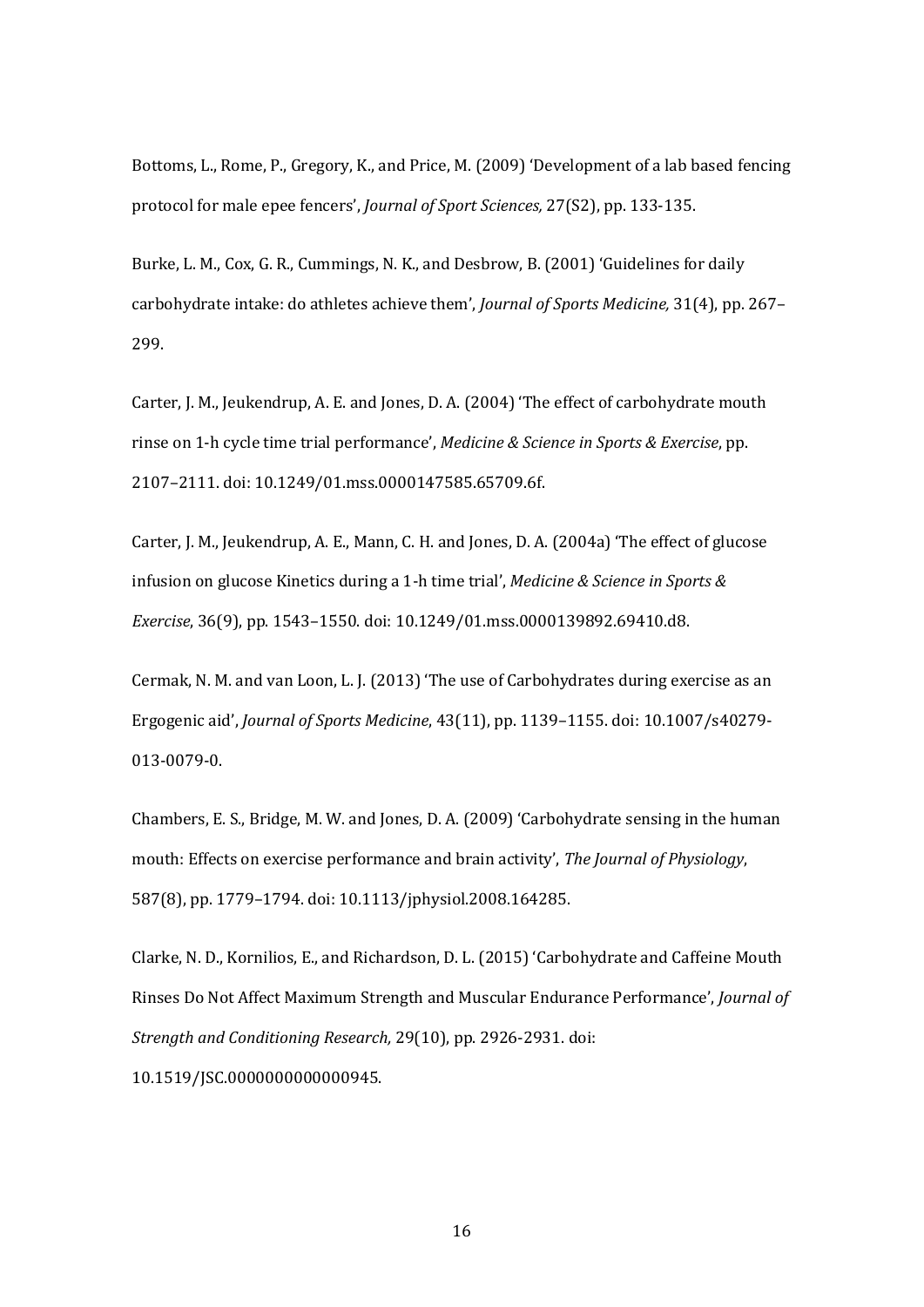Cohen, J. (1988). *Statistical Power Analysis for the Behavioral Sciences*. Hillsdale, New York: Erlbaum

Davey, P. R., Thorpe, R. D. and Williams, C. (2002) 'Fatigue decreases skilled tennis performance', *Journal of Sports Sciences*, 20(4), pp. 311–318. doi: 10.1080/026404102753576080.

De Pauw, K., Roelands, B., Knaepen, K., Polfliet, M., Stiens, J. and Meeusen, R. (2015) 'Effects of caffeine and maltodextrin mouth rinsing on P300, brain imaging, and cognitive performance', *Journal of Applied Physiology*, 118(6), pp. 776–782. doi: 10.1152/japplphysiol.01050.2014.

Dorling, J. L., & Earnest, C. P. (2013). Effect of carbohydrate mouth rinsing on multiple sprint performance. *J Int Soc Sports Nutr, 10*(1), 41. doi:10.1186/1550-2783-10-41

Fares, E. J. M. and Kayser, B. (2011) 'Carbohydrate mouth rinse effects on exercise capacity in Pre- and Postprandial states', *Journal of Nutrition and Metabolism*, 2011, pp. 1–6. doi: 10.1155/2011/385962.

Haase, L., Cerf-Ducastel, B. and Murphy, C. (2009) 'Cortical activation in response to pure taste stimuli during the physiological states of hunger and satiety', *NeuroImage*, 44(3), pp. 1008–1021. doi: 10.1016/j.neuroimage.2008.09.044.

Hargreaves, M., Hawley, J. A. and Jeukendrup, A. (2004) 'Pre-exercise carbohydrate and fat ingestion: Effects on metabolism and performance', *Journal of Sports Sciences*, 22(1), pp. 31–38. doi: 10.1080/0264041031000140536.

Hornery, D. J., Farrow, D., Mujika, I. and Young, W. (2007) 'Fatigue in tennis', *Sports Medicine*, 37(3), pp. 199–212. doi: 10.2165/00007256-200737030-00002.

Jeffers, R., Shave, R., Ross, E., Stevenson, E. J. and Goodall, S. (2015) 'The effect of a carbohydrate mouth-rinse on neuromuscular fatigue following cycling exercise', *Applied*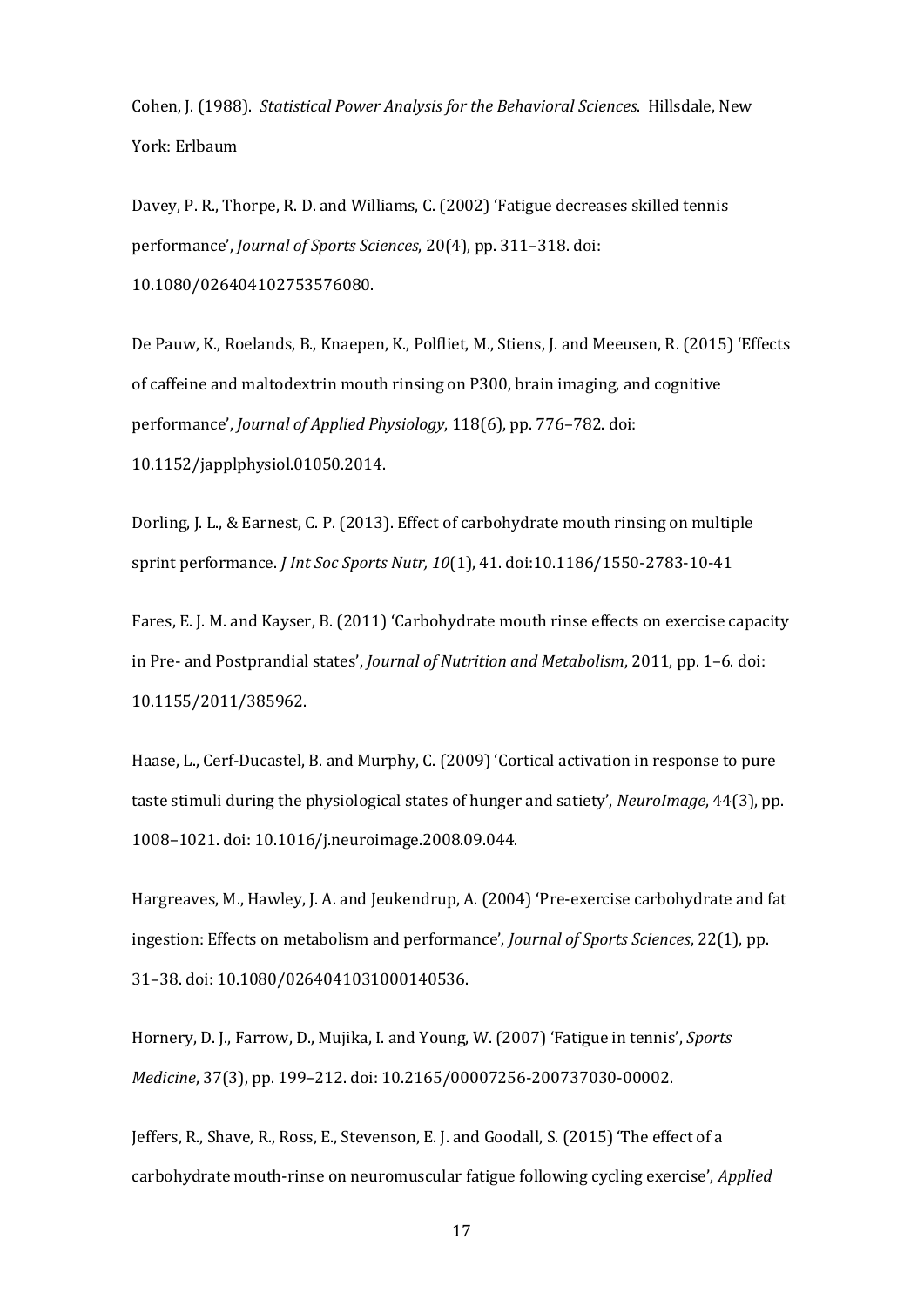*Journal of Physiology, Nutrition, and Metabolism*, 40(6), pp.557-64 doi: 10.1139/apnm-2014-0393.

Jeukendrup, A., Brouns, F., Wagenmakers, A. and Saris, W. (1997) 'Carbohydrate-Electrolyte feedings improve 1 h time trial cycling performance', *International Journal of Sports Medicine*, 18(02), pp. 125–129. doi: 10.1055/s-2007-972607.

Lane, S. C., Bird, S. R., Burke, L. M. and Hawley, J. A. (2013) 'Effect of a carbohydrate mouth rinse on simulated cycling time-trial performance commenced in a fed or fasted state', *Applied Physiology, Nutrition, and Metabolism*, 38(2), pp. 134–139. doi: 10.1139/apnm-2012-0300.

Li, J.X., So, R. C. H., and Yuan, Y.W.I. (1999) 'Muscle strain and cardio-vascular stress in fencing competition. Proceedings of the 5th IOC World Congress on Sport Sciences; Oct 31- Nov 5, Sydney: 222.

McRae, K. A., and Galloway, S. D. (2012) 'Carbohydrate-electrolyte drink ingestion and skill performance during and after 2 hr of indoor tennis match play', *International Journal of Sport Nutrition and Exercise Metabolism*, 21(1), pp. 38-46.

Meeusen, R. (2014) 'Exercise, nutrition and the brain', *Sports Medicine*, 44(1), pp. 47–56. doi: 10.1007/s40279-014-0150-5.

Peters, H. P. F., Akkermans, L. M. A., Bol, E. and Mosterd, W. L. (1995) 'Gastrointestinal symptoms during exercise', *Sports Medicine*, 20(2), pp. 65–76. doi: 10.2165/00007256- 199520020-00002.

Phillips, S. M., Findlay, S., Kavaliauskas, M., and Grant, M. C. (2014) 'The influence of serial carbohydrate mouth rinsing on power output during a cycle sprint' *Journal of Sport Sciences and Medicine,* 13, pp. 252-258.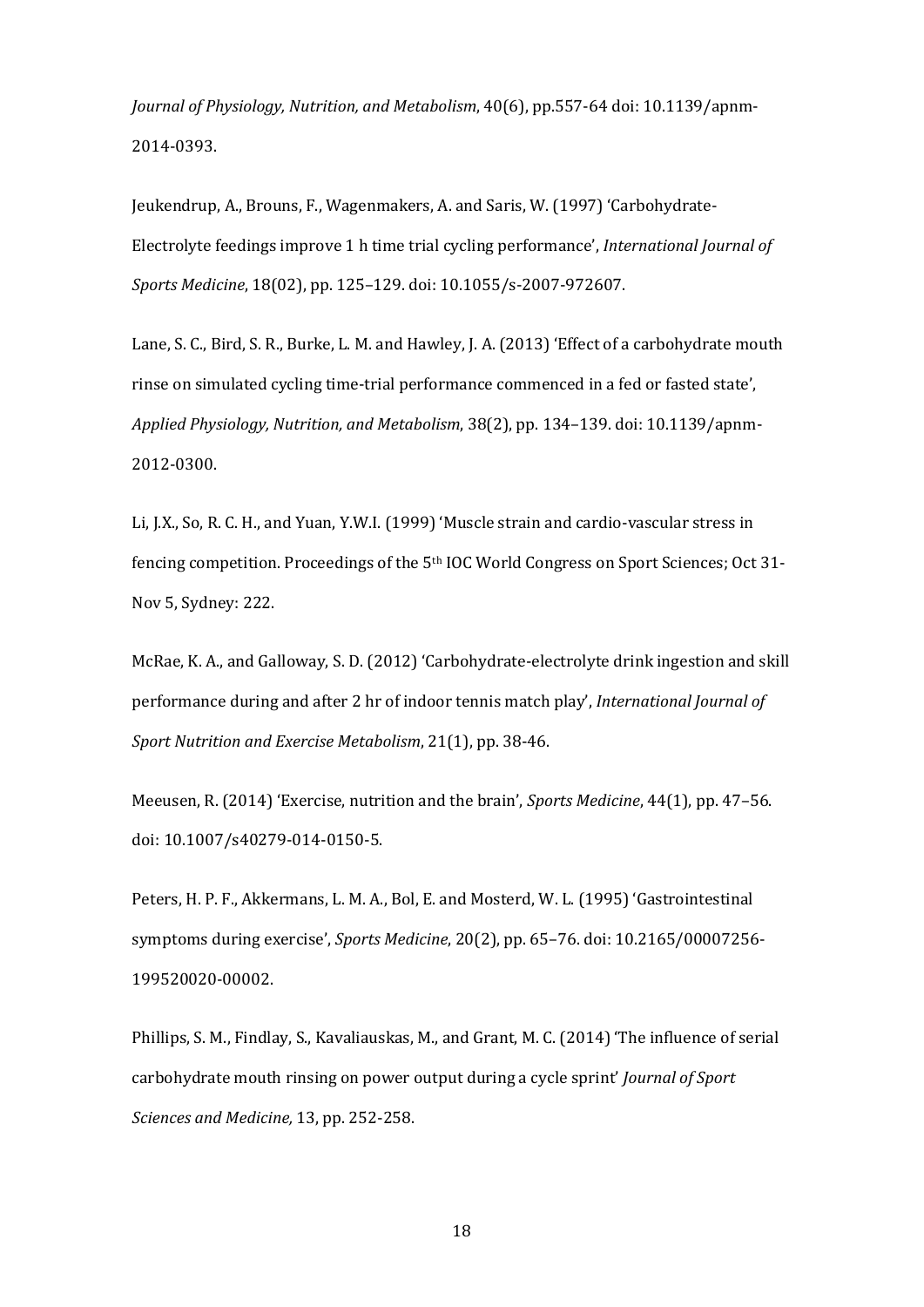Přibyslavská, V., Scudamore, E. M., Johnson, S. L., Green, J. M., Stevenson Wilcoxson, M. C., Lowe, J. B. and O'Neal, E. K. (2015) 'Influence of carbohydrate mouth rinsing on running and jumping performance during early morning soccer scrimmaging', *European Journal of Sport Science*, pp. 1–7. doi: 10.1080/17461391.2015.1020345.

Roi, G., and Bianchedi, D. (2008) 'The science of fencing: Implications for performance and injury prevention', *Sports Medicine,* 38(6), pp. 465-481.

Rollo, I., Cole, M., Miller, R. and Williams, C. (2010) 'Influence of mouth rinsing a carbohydrate solution on 1-h running performance', *Medicine & Science in Sports & Exercise*, 42(4), pp. 798–804. doi: 10.1249/mss.0b013e3181bac6e4.

Rollo, I., Williams, C., Gant, N., and Nute, M. (2008) 'The influence of carbohydrate mouth rinse on self-selected speeds during a 30-min treadmill run' *International Journal of Sport Nutrition and Exercise Metabolism*, 18, pp. 585-600.

Royal, K. A., Farrow, D., Mujika, I., Halson, S. L., Pyne, D. and Abernethy, B. (2006) 'The effects of fatigue on decision making and shooting skill performance in water polo players', *Journal of Sports Sciences*, 24(8), pp. 807–815. doi: 10.1080/02640410500188928.

Sanders, M. A., Shirk, S. D., Burgin, C. J. and Martin, L. L. (2012) 'The gargle effect: Rinsing the mouth with glucose enhances self-control', *Psychological Science*, 23(12), pp. 1470– 1472. doi: 10.1177/0956797612450034.

Sinclair, J., Bottoms, L., Flynn, C., Bradley, E., Alexander, G., McCullagh, S., Finn, T. and Hurst, H. T. (2014) 'The effect of different durations of carbohydrate mouth rinse on cycling performance', *European Journal of Sport Science*, 14(3), pp. 259–264. doi: 10.1080/17461391.2013.785599.

Stuempfle, K. J. and Hoffman, M. D. (2015) 'Gastrointestinal distress is common during a 161-km ultramarathon', *Journal of Sports Sciences*, 33(17), pp. 1814–1821. doi: 10.1080/02640414.2015.1012104.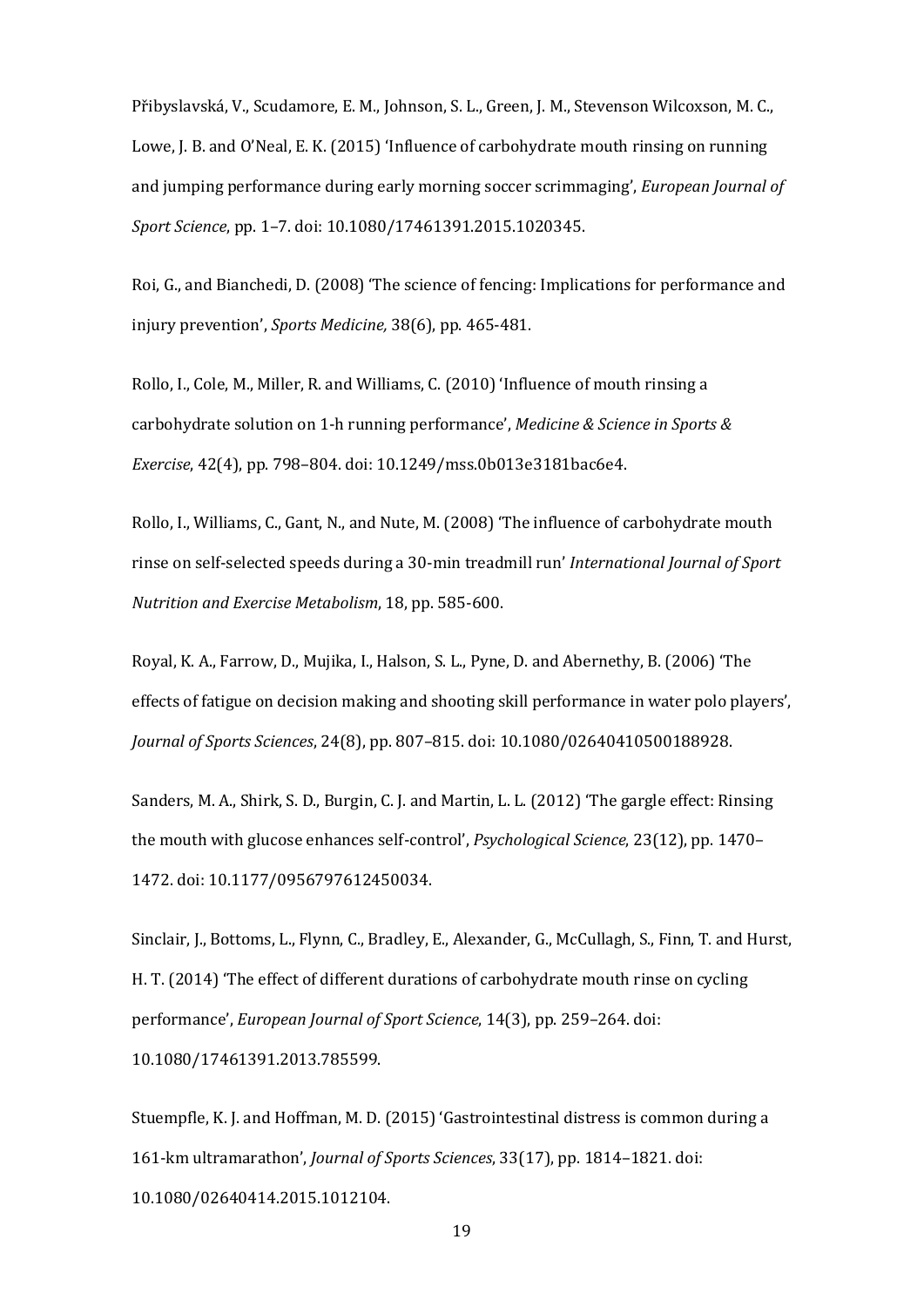Turner, C. E., Byblow, W. D., Stinear, C. M., & Gant, N. (2014). Carbohydrate in the mouth enhances activation of brain circuitry involved in motor performance and sensory perception. *Appetite, 80*, 212-219. doi:10.1016/j.appet.2014.05.020

van Nieuwenhoven, M. A., Brouns, F., & Brummer, R. J. M. (2004). Gastrointestinal profile of symptomatic athletes at rest and during physical exercise. *European Journal of Applied Physiology, 91*(4), 429-434. doi:10.1007/s00421-003-1007-z

Whitham, M. and McKinney, J. (2007) 'Effect of a carbohydrate mouthwash on running time-trial performance', *Journal of Sports Sciences*, 25(12), pp. 1385–1392. doi: 10.1080/02640410601113676.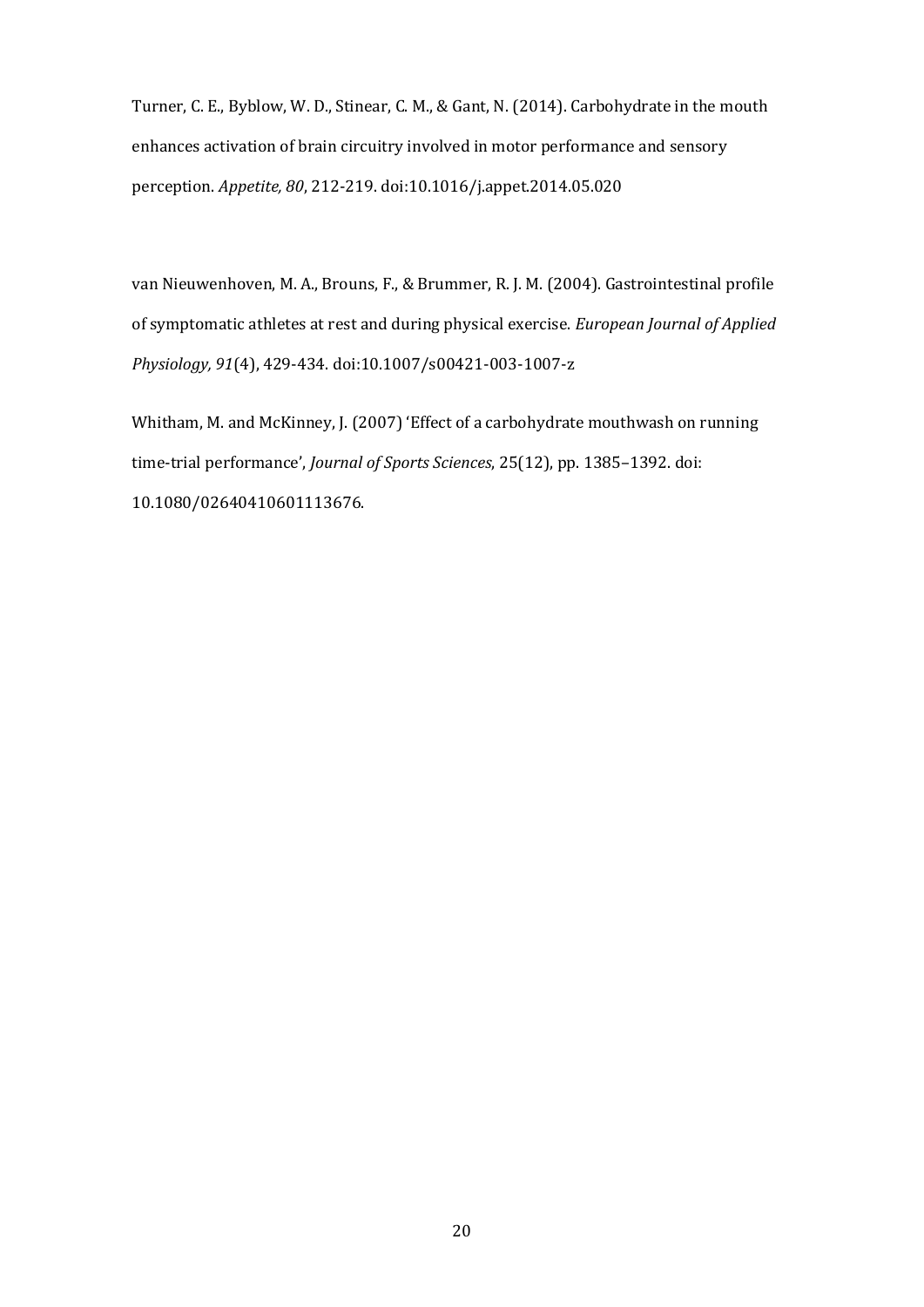Tables:

*Table 1*. Mean (± *s*) RPE (Borg Scale) and heart rate across all fights for PLAC and MALT conditions for sword arm, legs and overall.

|             |                    |                     |                        | <b>Heart Rate</b>         |
|-------------|--------------------|---------------------|------------------------|---------------------------|
|             | $RPE_{arm}$        | RPE <sub>legs</sub> | RPE <sub>overall</sub> | (beats $\cdot$ min $-1$ ) |
| <b>PLAC</b> | $10.9 \ (\pm 2.3)$ | $13.0 (\pm 2.4)$    | 13.4 $(\pm 1.4)$       | $158 (\pm 7)$             |
| <b>MALT</b> | $10.9 \ (\pm 2.5)$ | 12.6 $(\pm 2.8)$    | 12.6 $(\pm 1.8)$       | $159 (\pm 4)$             |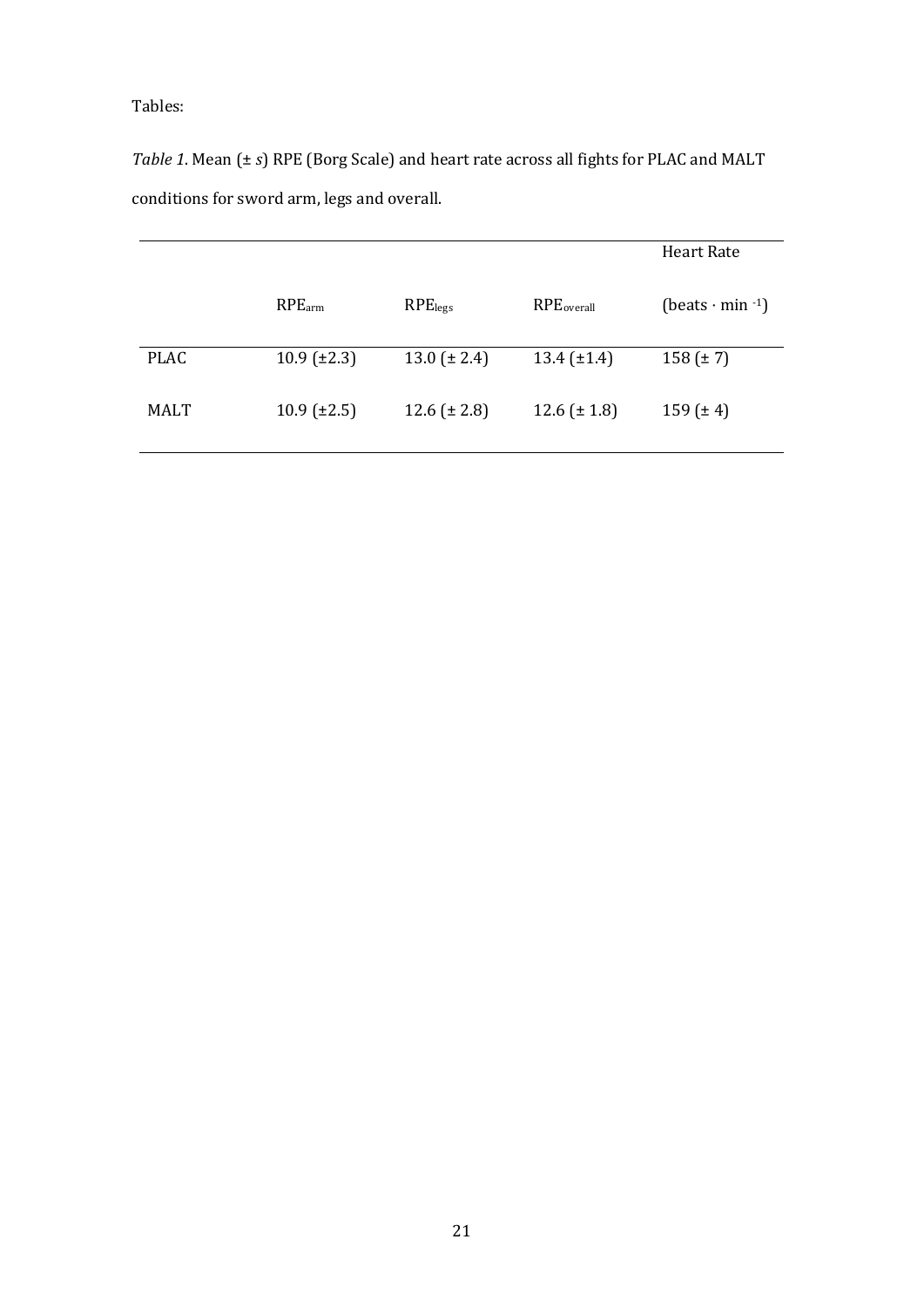|             | Pre-protocol (%)   | Post-protocol (%) |
|-------------|--------------------|-------------------|
| <b>PLAC</b> | $82.1 (\pm 8.8)$   | 78.8 ( $\pm$ 6.4) |
| MALT        | $81.2 \ (\pm 8.3)$ | $87.6 (\pm 9.4)$  |

*Table 2.* The mean (± *s*) hits on target (%) for PLAC and Malt.